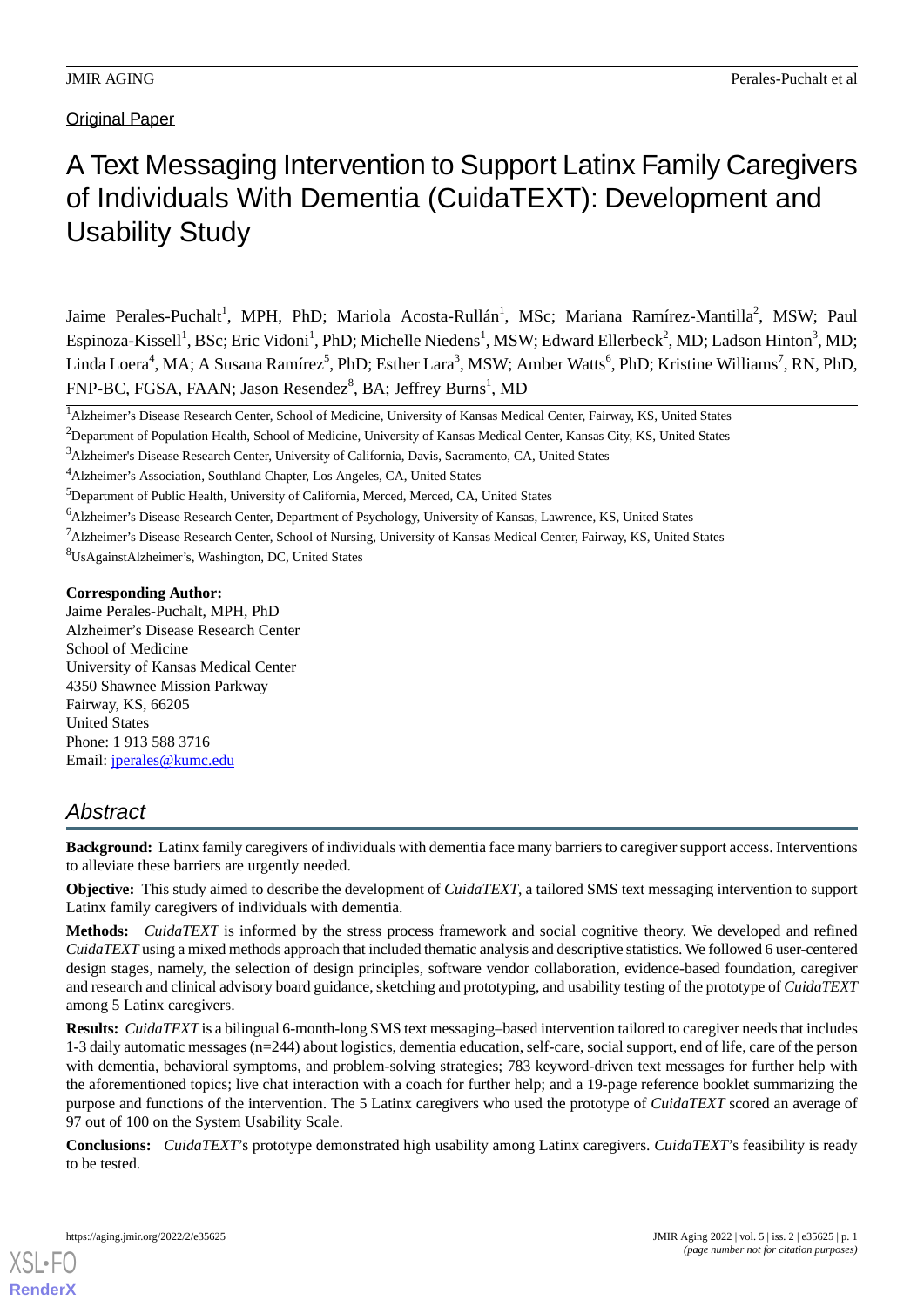### *(JMIR Aging 2022;5(2):e35625)* doi: [10.2196/35625](http://dx.doi.org/10.2196/35625)

### **KEYWORDS**

Latinx individuals; mHealth; dementia; caregiving

### *Introduction*

### **Background**

Family caregiving for individuals with dementia has a serious emotional, physical, and financial toll [[1-](#page-10-0)[8](#page-10-1)]. Most individuals with dementia live at home and are cared for by their relatives [[9\]](#page-10-2). As the US health care system focuses mainly on acute care, relatives provide >80% of the long-term care for individuals with dementia [[4,](#page-10-3)[5](#page-10-4)]. For these reasons, caregiver support is a key component of the National Alzheimer's Project Act [\[10](#page-11-0)].

Most family caregiver interventions have been designed for non-Latinx White individuals, and the results might not generalize to other groups because of linguistic, cultural, and contextual reasons [\[11](#page-11-1)[-13](#page-11-2)]. The number of Latinx individuals with dementia is projected to increase from 379,000 in 2012 to 3.5 million by 2060, more than any other group [\[14](#page-11-3)]. Latinx individuals are more likely to become family caregivers than non-Latinx White individuals [\[15](#page-11-4)]. Latinx individuals also provide more intense and longer caregiving and experience higher levels of caregiver depression and burden [[8](#page-10-1)[,15](#page-11-4)-[21\]](#page-11-5). However, despite their high interest in participating in caregiver support interventions [[22\]](#page-11-6), Latinx caregivers of individuals with dementia are less likely to use caregiver support services [\[23](#page-11-7)[,24\]](#page-11-8). This disparity is partly due to Latinx caregivers'more frequently experienced barriers related to transportation, financial, language, and cultural aspects compared with non-Latinx White caregivers [[23](#page-11-7)[,24](#page-11-8)]. Therefore, the need for targeted caregiver support interventions among Latinx individuals is crucial. This need is in line with the National Institute on Aging's call to address health disparities in aging research [[25\]](#page-11-9).

SMS text messaging offers distinct advantages over websites and apps for delivering interventions [[26-](#page-11-10)[28](#page-11-11)]. Although nearly all Latinx individuals engage in SMS text messaging, Latinx individuals' low use of websites and apps could perpetuate disparities in access to caregiving support [[29\]](#page-11-12). Caregiver interventions for Latinx individuals need to capitalize on SMS text messaging, as SMS text messaging interventions (1) are effective in treating or preventing other health conditions such as tobacco addiction or diabetes; (2) can be used anywhere at any time; (3) are more cost-effective than other delivery systems; (4) can be personalized to caregivers' preferences and characteristics including language, culture, and needs; (5) are highly scalable among Latinx individuals, as most own a cell phone with SMS texting capabilities, more than other groups; and (6) have been specifically shown to engage Latinx individuals [[30-](#page-11-13)[35\]](#page-12-0).

### **Objectives**

To address Latinx individuals'disparities in access to caregiving support, we developed *CuidaTEXT* (a Spanish play on words for self-care and texting). To our knowledge, this is the first SMS text messaging intervention for caregiver support of individuals with dementia among Latinx individuals or any

other ethnic group. Only one other SMS text messaging intervention exists in the context of dementia [[36\]](#page-12-1). However, that intervention was designed to increase dementia literacy among non-Latinx Black users and is not geared toward Latinx individuals or caregivers specifically. The aim of this study was to describe the development of *CuidaTEXT*, a tailored SMS text messaging intervention to support Latinx family caregivers of individuals with dementia. This development corresponds to Stage 1a of the National Institutes of Health Stage Model for Behavioral Intervention Development (intervention generation) [[37\]](#page-12-2). This intervention will later be feasibility-tested (Stage 1b) among Latinx family caregivers of 20 individuals with dementia (ClinicalTrials.gov NCT04316104).

## *Methods*

### **Overview**

This was a mixed methods project guided by user-centered design principles [[38\]](#page-12-3). The basis for user-centered design is that gathering and incorporating feedback from users into product design will lead to a more usable and acceptable product. Mixed methods are required, given the lack of literature on SMS text messaging interventions for Latinx family caregivers of individuals with dementia and the strengths of a combined qualitative and quantitative approach [[39\]](#page-12-4). We followed 6 user-centered design stages informed by previous research used to develop successful behavioral intervention software [[40\]](#page-12-5). The user-centered design stages are described in the next sections.

### **Ethics Approval**

All study procedures were approved by the institutional review board of the University of Kansas Medical Center (STUDY00144478). All participants provided written informed consent.

### **Stage 1: Selection of Design Principles**

A total of 2 design principles were specified. First, we selected the social cognitive theory as the main behavior change principle [[41\]](#page-12-6). This principle has been successfully used in previous SMS text messaging interventions [\[30](#page-11-13)]. The social cognitive theory informs the identification of barriers to desired behaviors, setting of realistic goals, encouragement of gradual practice to achieve performance accomplishments of healthy behaviors (eg, relaxation techniques or exercising), integration of testimonials and videos to promote vicarious learning, integration of praise to elicit social persuasion, and education to increase dementia knowledge. Second, we chose the stress process framework [[42\]](#page-12-7) to guide the development of messages to encourage coping and social support behaviors (mediators), which are aimed at improving role strains (eg, perceived income adequacy and family interaction), intrapsychic strains (eg, mastery, self-esteem, and loss of self), and, ultimately, outcomes (eg, caregiver depression, affect, and self-perceived health).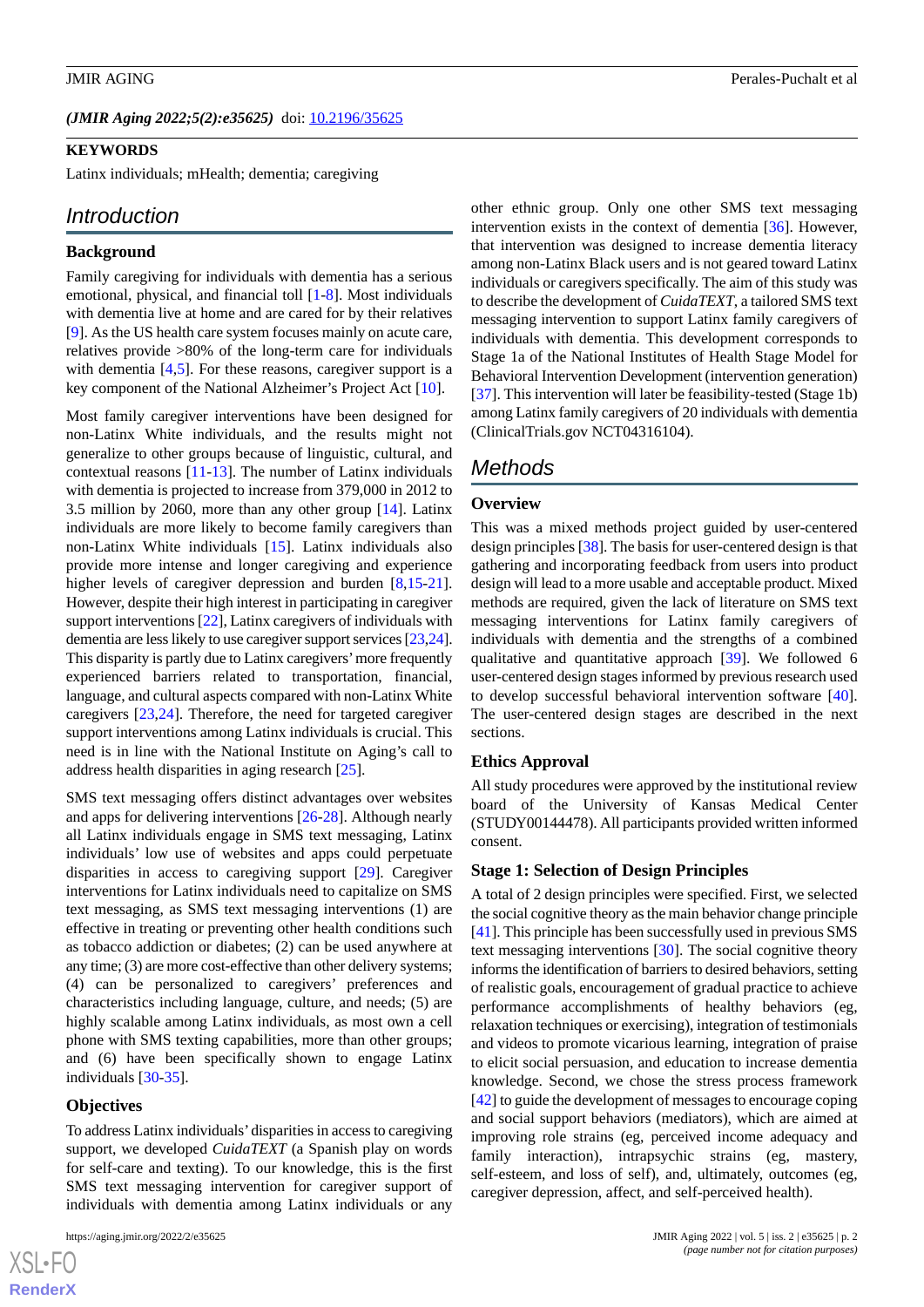### **Stage 2: Vendor Collaboration for Text Messaging Design and Delivery**

This stage aimed to materialize the vision and design specifications of *CuidaTEXT*. We developed a checklist of necessary features to identify potential vendors, including message personalization, 2-way SMS text messaging, scheduling, conditional branching logic for SMS text message responses, information tracking, technical support, and cost. We identified 3 vendors based on our previous experiences and a basic internet search. The 3 identified vendors met all the features, and we selected the one with the most affordable cost. Their services also included configuration, account setup, initial onboarding, training guides and videos, access to the vendor system, mobile number support, and bug fixes during the intervention. We contracted with them early in the project to avoid delays (eg, developing the scope of work, registering as a vendor, contracts, and software programming).

### **Stage 3: Evidence-Based Foundation**

This stage aimed to identify core content categories based on previous successful behavioral interventions. We searched specifically for general caregiver support interventions considered evidence-based informed by the Administration for Community Living [\[43](#page-12-8)], PubMed literature results using the Medical Subject Headings terms *Caregivers*, *Dementia*, and *Hispanic Americans*, and recommendations on behavioral interventions from the research team. Content categories included dementia education, problem-solving skills training, social network support, care management, and referral to community resources [\[1](#page-10-0),[26,](#page-11-10)[27](#page-11-14),[44-](#page-12-9)[58](#page-13-0)].

### **Stage 4: Advisory Board Guidance**

Advisory board guidance provided expert opinion to inform the SMS text messaging intervention based on Latinx caregiver needs [[22](#page-11-6)[,40](#page-12-5),[59](#page-13-1)[,60](#page-13-2)]. We conducted 5 parallel advisory board meetings with up to 6 Latinx caregivers and 16 clinicians and researchers (health professionals), each lasting 60 minutes. We used purposive sampling for the Latinx caregivers and quota sampling for the health professionals (including at least one person with expertise in psychiatry, social work, neurology, dementia care interventions, Latinx research, SMS text messaging intervention development, or behavioral health). We conducted the caregiver advisory board sessions in Spanish and the health professional group sessions in English. We held all sessions via videoconference from December 2020 to May 2021 and recorded each to facilitate notetaking and analysis. The process for each meeting was similar: the research team showed the groups a step-by-step explanation of the components of the study, asked specific questions pertinent to the phase of the study, and then facilitated open discussion about the project. The research team took detailed notes of all sessions, which were used for further analysis. We organized the notes for qualitative review using a pragmatic approach, a qualitative description methodology, and thematic analysis methods [[61](#page-13-3)[-63](#page-13-4)]. We coded the content of the notes using Microsoft Word by identifying codes and themes within the text [[64\]](#page-13-5). In addition, 2 researchers (JPP and MAR) independently reviewed the codes and resolved coding disagreements through discussion and consensus.

 $XS$ -FO **[RenderX](http://www.renderx.com/)**

### **Stage 5: Sketching and Prototyping**

On the basis of the previous stages, 3 researchers (JPP, MAR, and PEK) brainstormed a pool of potential SMS text messages in English on a shared spreadsheet and later sorted the messages by topic (initial draft keywords). We edited messages following the *Seven Principles of Communication*: completeness, concreteness, courtesy, correctness, clarity, consideration, and conciseness [[65\]](#page-13-6). This theory is popular in business communications and has been used in patient reporting [\[66](#page-13-7),[67\]](#page-13-8). Bilingual, bicultural members of the research team translated the messages into the primary Spanish dialects represented in the United States (Mexican and Caribbean).

In addition to the SMS text message libraries, we developed a reference booklet for participants that summarized the purpose of the intervention and its functions. The booklet is not necessary to use *CuidaTEXT*. However, the research team considered it to be useful for those who want to learn about the intervention faster or increase personal sense of agency. On the basis of our previous development experience with the Latinx community [[22,](#page-11-6)[30\]](#page-11-13), we made the booklet available in both English and Spanish and used lay language and a pictorial format. A total of 7 research team members tested the SMS text messaging prototype powered by the vendor on their own cell phones from early June to August 2021 and provided feedback that was used for message refinement iteratively, as suggested by the literature [[68,](#page-13-9)[69\]](#page-13-10). We recorded the feedback via SMS text message responses within the vendor platform and emails from the research team to the vendor's programmer. We organized the data (SMS text messages and emails) for qualitative review using a process identical to that described in Stage 4.

### **Stage 6: Usability Testing**

Usability testing aimed to test a short prototype of the SMS text messaging intervention and assessments among actual Latinx caregivers. We used the vendor's platform to preview the behavior and opinions of diverse Latinx caregivers in a variety of key scenarios (ie, reading specific messages, using keywords, sending SMS text messages, opening links to websites and videos, and downloading PDF files). The testing sessions were conducted via videoconference in June 2021, lasted approximately 90 minutes per person, and were conducted in English and Spanish based on participant preferences. We took detailed notes of the observations during the usability testing sessions and participants' comments at the end.

### **Sample and Assessment**

We recruited 5 individuals, as suggested by software development cost-benefit analyses [\[70](#page-13-11)]. In this framework, the first participant discovers most flaws, and after the fifth user, findings tend to repeat without learning much new. Participants were recruited from 3 previous projects at the research center using purposive sampling. Eligibility criteria included Spanishor English-speaking individuals who were aged 18 years or older, identified as Latinx, reported providing care for a relative with a clinical or research dementia diagnosis, and with an Ascertain Dementia 8cognitive screening score ≥2, indicating cognitive impairment [\[71](#page-13-12),[72\]](#page-13-13). Participants also had to report owning a cell phone and being able to use it to read and send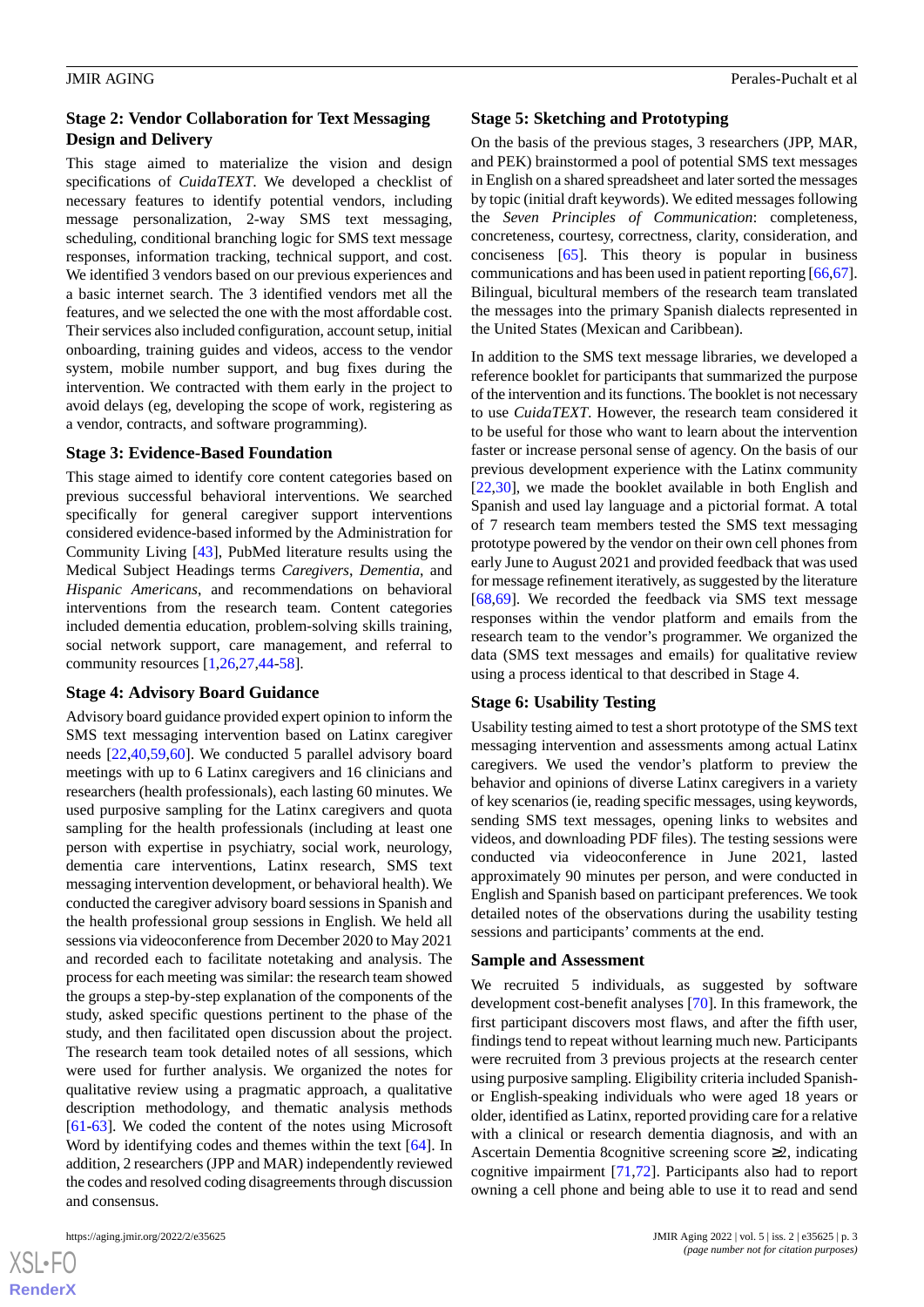SMS text messages. Participants received US \$20 prepaid gift cards for completing assessments. We used 3 usability evaluation modalities. First, direct observation of task completion (eg, texting keywords) with the intervention prototype via monitoring of participants' SMS text message responses was conducted. Second, open-ended interviews of user experience with the different tasks and suggested changes to improve the intervention (see [Multimedia Appendix 1](#page-10-5) for a sample) were conducted. Third, the caregiver participants completed the System Usability Scale about their experience with the prototype [\[73](#page-13-14)]. The System Usability Scale is a valid and reliable 10-item, 5-point Likert scale. According to the developers of the scale, scores >68 out of 100 indicate higher levels of usability. We modified the design features iteratively after each participant and provided the new version to the following participant, as suggested by the literature [\[74](#page-13-15)]. After 2 consecutive participants reviewed and approved an SMS text message, the following participant received an SMS text message with different features. In addition to the usability evaluation, we administered a survey to gather baseline characteristics.

### **Data Analysis**

We analyzed the qualitative data (detailed notes) from the open-ended interviews using a process identical to that described in Stage 4. We analyzed quantitative baseline characteristics using central tendency estimates, frequencies, and percentages on SPSS software (IBM Corp) [\[75](#page-13-16)].

## *Results*

### **Overview**

This section focuses on Stages 4 to 6 of the user-centered design proposed in this project. First, we summarize the findings from each stage. Second, we explain how these findings informed the intervention development within each stage. Third, we describe the final version of the intervention.

### **Findings From Advisory Board Guidance (Stage 4)**

[Table 1](#page-4-0) shows the themes, subthemes, and descriptions of the aspects to be considered in the development of *CuidaTEXT*, according to the advisory boards. Both Latinx caregivers and health professionals contributed to all the themes. Building on the evidence-based foundation established in Stage 3, feedback from this stage informed the sketching and prototyping of *CuidaTEXT*. First, the advisory board emphasized that messages should include specific content on logistics (eg, guidance on *CuidaTEXT*'s functions and motivation messages), social

support, caregiver needs, care recipient needs, preparation for the care recipient's death, and reminders for physician visits or medicines. This feedback informed the addition of the suggested SMS text message content. Second, advisory board members highlighted the importance of allowing the inclusion of >1 relative within the family to reduce burden and increase social support. This feedback informed the decision to enroll  $>1$ caregiver per individual with dementia in future studies. Third, the advisory board suggested that the domains of SMS text messages sent to caregivers should alternate often and be tailored to the needs of caregivers. This feedback informed the inclusion of high-priority message content at the beginning of the intervention (eg, who to contact in case of elder abuse or suicidal thoughts and removing weapons in the home) and the frequent alternation of domains. This feedback also reinforced the need to use 2-way SMS text messaging, as originally planned. Fourth, the preferences of caregiver advisory board members varied widely with respect to the number of messages per day *CuidaTEXT*should send participants. A participant emphasized that they would abandon the intervention if they received >1 message per day except at the beginning, which required more messaging. Others wanted to receive 5 or more messages per day. Eventually, a consensus was reached that *CuidaTEXT* should tailor the number of messages to the preferences of caregivers. This feedback informed the decision to send few daily automatic messages per day to participants (generally 1). Fifth, the advisory board emphasized the need to make keyword names as simple and recognizable as possible and suggested several edits in line with this idea. This feedback informed the refinement of some keyword names. Sixth, the advisory board suggested adding diverse information regarding COVID-19. However, after some discussion, a consensus was met not to develop automatic SMS text messages for *CuidaTEXT*, given the rapid evolution of COVID-19 information. This feedback informed the exclusion of COVID-19 automated information into *CuidaTEXT*. Seventh, an advisory board member, guided by her experience, highlighted the scarce existing resources for caregivers with hearing issues and suggested that *CuidaTEXT* was made as *hearing impairment friendly* as possible. This feedback reinforced the idea of delivering the intervention via SMS text messaging. This feedback also informed the use of hearing impairment–inclusive messaging, including SMS text messaging–based contact information of all shared resources (eg, text telephone contact numbers) and video links with closed caption subtitles. Eighth, the advisory board suggested several *CuidaTEXT* reference booklet edits for simplification. This feedback informed the refinement of the *CuidaTEXT* reference booklet.

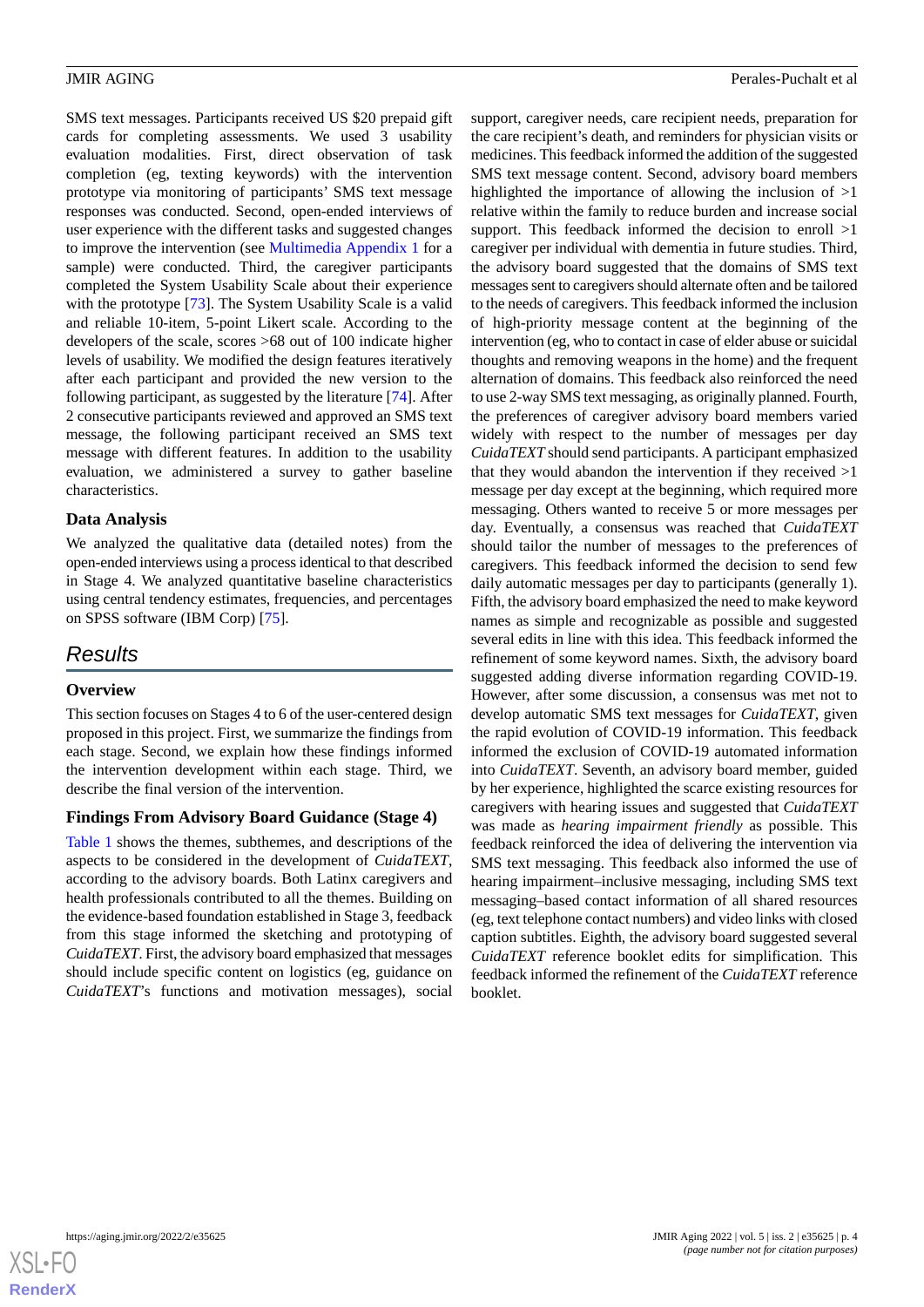<span id="page-4-0"></span>**Table 1.** Themes, subthemes, and descriptions of topics elicited during the advisory board sessions with Latinx caregivers and health professionals.

| Themes and subthemes                                      | Description                                                                                                                                                                                                                                                                                                                                                                                                                                                                                                                                                                                                                                                                       |  |
|-----------------------------------------------------------|-----------------------------------------------------------------------------------------------------------------------------------------------------------------------------------------------------------------------------------------------------------------------------------------------------------------------------------------------------------------------------------------------------------------------------------------------------------------------------------------------------------------------------------------------------------------------------------------------------------------------------------------------------------------------------------|--|
| Messages should include specific content                  |                                                                                                                                                                                                                                                                                                                                                                                                                                                                                                                                                                                                                                                                                   |  |
| Logistics                                                 | Motivate participants to be in the program                                                                                                                                                                                                                                                                                                                                                                                                                                                                                                                                                                                                                                        |  |
| Dementia education                                        | Address the whole family to be all on the same page; dementia stages and variation between individuals;<br>signs and symptoms; address stigma by normalizing dementia                                                                                                                                                                                                                                                                                                                                                                                                                                                                                                             |  |
| Social support                                            | Communication with the individual with dementia; include concrete examples (eg, allowing individuals<br>with dementia enough time to answer) and resources (eg, Alzheimer's Association, health professionals,<br>services in Spanish, support groups, and legal assistance); communication with the health provider (eg,<br>expectations, what to report, encouraging clinical diagnosis, and requesting interpreters); improve family<br>communication (eg, understanding family roles and find strengths, knowing importance of family support,<br>and disclosing the diagnosis to the family); and develop active listening skills (eg, reflecting and nonverbal<br>language) |  |
| Caregiver needs                                           | Cope with depression, anxiety, and stress (eg, relaxation); choose one's battles; use sense of humor; find<br>positive aspects of caregiving; address loneliness; cope with loneliness; capitalize on spirituality; and<br>maintain a healthy lifestyle                                                                                                                                                                                                                                                                                                                                                                                                                           |  |
| Care recipient needs                                      | Address behavioral symptoms as specifically as possible; address aggressive behavior (eg, understanding<br>the disease causing it, distraction techniques, and communication when the person is aggressive); address<br>anxious behavior (distraction techniques and prevention); help the individual with dementia; address<br>daily care of the individual with dementia, including healthy eating, dressing, hygiene, and doing fulfilling<br>activities                                                                                                                                                                                                                       |  |
| Preparation for the care recipients'<br>death             | Information about what to expect at the end of the life of the individual with dementia; grieving strategies<br>and tips                                                                                                                                                                                                                                                                                                                                                                                                                                                                                                                                                          |  |
| Appointments for the physician or<br>medicine             | Set notifications to remind caregivers of medications or physician visits                                                                                                                                                                                                                                                                                                                                                                                                                                                                                                                                                                                                         |  |
| Need to integrate other family members                    | More than 1 family member should be allowed to participate, to share responsibilities, avoid burdening<br>a caregiver by having to educate the rest, promote collective understanding about what the individual<br>with dementia is experiencing, and reduce the isolation of the caregiving process                                                                                                                                                                                                                                                                                                                                                                              |  |
| Messages should follow a certain order                    | Alternate content often (eg, educational, caregiver tips, and resources) and tailor content to caregivers'<br>needs                                                                                                                                                                                                                                                                                                                                                                                                                                                                                                                                                               |  |
| Messages should have a certain dose                       | Limit mandatory message frequency to 1 per day (in general) and tailor frequency and timing to caregivers'<br>preferences                                                                                                                                                                                                                                                                                                                                                                                                                                                                                                                                                         |  |
| How to integrate COVID-19 into Cuida-<br><b>TEXT</b>      | Reliable education about caring during COVID-19, including what to do if infected, risks, vaccines, and<br>vaccine locations and resources for those experiencing technological divide. As changes in COVID-19<br>evolve quickly, it was decided not to automate messages and send only ad hoc information as needed                                                                                                                                                                                                                                                                                                                                                              |  |
| Some keyword names need editing                           | Use simple and recognizable keyword names if possible; allow platform recognition of alternative<br>spellings and typos; and edit specific keywords: STRESS vs RELAX, GRIEF vs ENDOFLIFE or LOSS,<br>BANO vs ORINAR, DUELO vs FINDEVIDA, PACIENTE vs SERQUERIDO                                                                                                                                                                                                                                                                                                                                                                                                                   |  |
| CuidaTEXT could benefit people with<br>hearing impairment | Given that SMS text messages are visual, this intervention can be optimized for people with hearing<br>impairment                                                                                                                                                                                                                                                                                                                                                                                                                                                                                                                                                                 |  |
| Reference booklet needs editing                           | Shorten booklet and include fewer and more realistic examples by including a matrix of the different<br>keyword messages                                                                                                                                                                                                                                                                                                                                                                                                                                                                                                                                                          |  |

## **Findings From Sketching and Prototyping (Stage 5)**

[Table 2](#page-5-0) shows the themes, subthemes, and descriptions of aspects considered in the development of *CuidaTEXT* based on the feedback from SMS text messages from the team during the testing of the prototype and suggestions provided by the vendor's programmer. These aspects led to several solutions. First, we allowed the platform to recognize common misspelling or alternative spellings for keywords (eg, for the keyword *Behavior*, the platform should also accept *Behaviour*, *Behaviors*, *Behaviours*, and *Behavour*). Second, we edited words to eliminate misspellings or replace words that required high

literacy levels or specialized knowledge (eg, glutes vs rear). Third, we used a vendor-owned link shortener to save SMS text message characters, as using a third-party link shortener could lead to phone carriers identifying messages as spam and subsequently blocking them. Fourth, we added code to embed the participant's first name in SMS text messages to personalize them. Fifth, we adjusted the time of delivery of each daily automatic SMS text message to account for participants' time zone. Sixth, we requested that the vendor allow keyword libraries to loop back to the first SMS text message after reaching the last one on the list.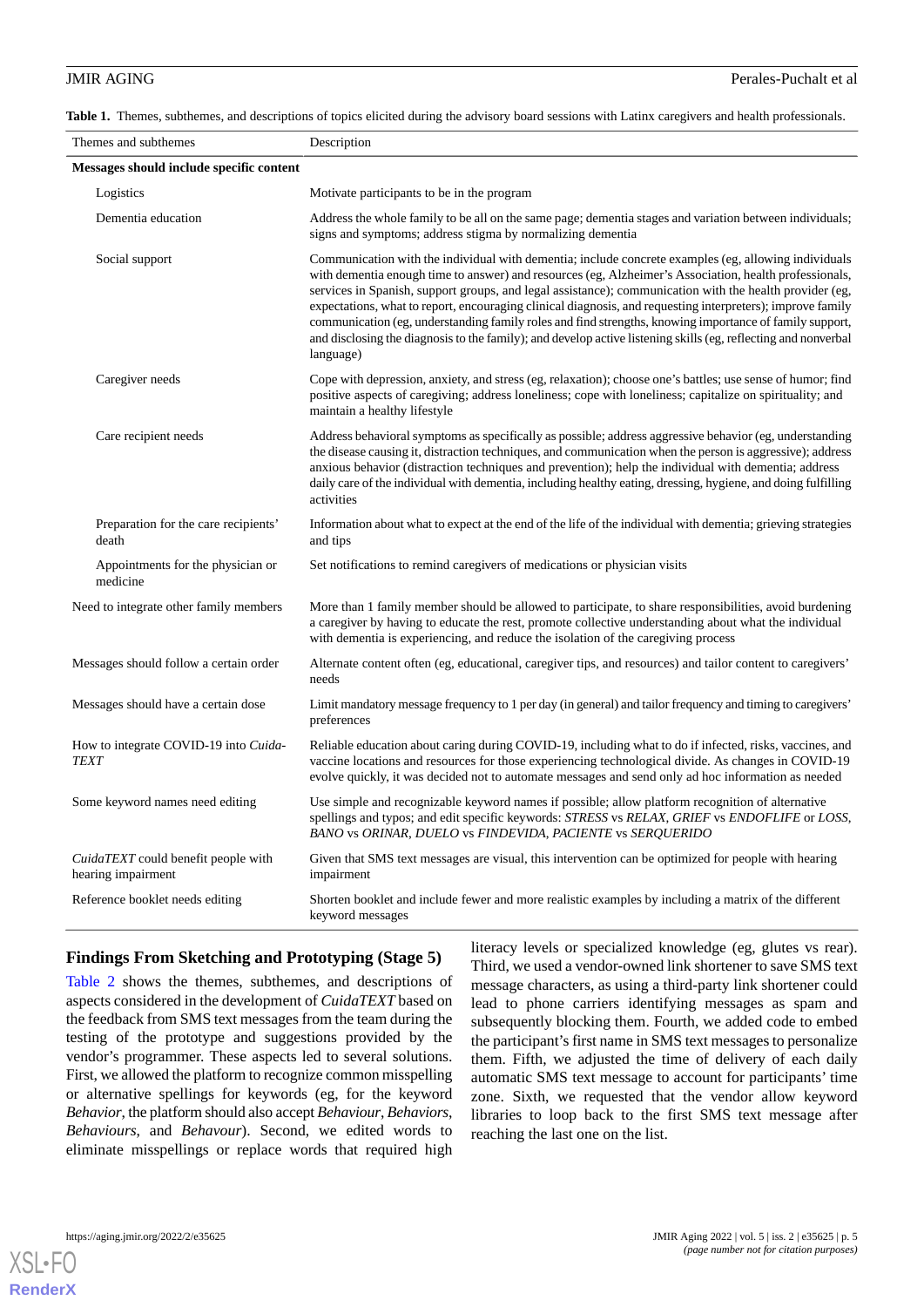<span id="page-5-0"></span>**Table 2.** Themes, subthemes, and descriptions of topics elicited during the sketching and prototyping stage, gathered via SMS text message responses from the team and correspondence with the SMS text messaging vendor.

| Themes and subthemes |                                                | Description                                                                                                                       |  |  |  |
|----------------------|------------------------------------------------|-----------------------------------------------------------------------------------------------------------------------------------|--|--|--|
|                      | <b>Testing actions</b>                         |                                                                                                                                   |  |  |  |
|                      | Testing keyword responses                      | Ensuring the platform responded with an automatic SMS text message instantly upon sending a specific<br>keyword                   |  |  |  |
|                      | Testing live chat                              | Ensuring the platform received SMS text messages other than keywords, intended for the coach, such as<br>"thank you!"             |  |  |  |
|                      | Testing alternative spellings of key-<br>words | Ensuring alternative spellings and misspellings of keywords are recognized by the platform as such                                |  |  |  |
|                      | Testing links and PDF downloads                | Ensuring links to websites directed to the right place and downloaded PDF files                                                   |  |  |  |
|                      | Testing SMS text message re-<br>minders        | Ensuring reminders for medications or physician appointments were sent at the specified date and time                             |  |  |  |
|                      | Testing other logistics                        | Ensuring no cross-project contamination and other features (eg, nonbusiness hours response and <i>START</i><br>keyword to enroll) |  |  |  |
| <b>Concerns</b>      |                                                |                                                                                                                                   |  |  |  |
|                      | Messages need editing                          | Alerting the presence of misspellings in the SMS text message sent by the platform or suggesting editing<br>the wording           |  |  |  |
|                      | Need to use a different link shorten-<br>er    | The link shortener the team had used would be identified as spam by the cell phone carrier and blocked                            |  |  |  |
|                      | Need to embed first names in mes-<br>sages     | The team wanted a function that automatically embedded the first name at the beginning of some SMS text<br>messages               |  |  |  |
|                      | Need to tailor timing to time zone             | The team wondered how messages could be sent at specific times depending on participants' time zone                               |  |  |  |
|                      | Need keyword libraries to loop                 | Keywords stopped sending after they reached the bottom of the library                                                             |  |  |  |
|                      | Need to edit out of business hours<br>timing   | The response on sending a message out of business hours was not set correctly                                                     |  |  |  |
|                      | Preference to embed links within<br>words      | The team wondered if links could be embedded within words that would open upon clicking on them                                   |  |  |  |

## **Findings From Usability Testing (Stage 6)**

Of the 5 participating caregivers in the usability testing, 4 (80%) were women. The mean age was 44.6 (SD 6.8; range 33-50) years. All participants were insured, and their mean level of education was 15.6 (SD 2.2; range 12-18) years. All 5 participants identified as Latinx, 40% (2/5) as Native American, 20% (1/5) as White, and 40% (2/5) as  $>1$  race. All participants were born outside of the United States, including Mexico (1/5, 20%), Central America (2/5, 40%), and South America (2/5, 40%). All but one participant completed the intervention and assessments in Spanish, and their self-perceived level of spoken English was medium  $(2/5, 40\%)$ , high  $(1/5, 20\%)$ , and very high (2/5, 40%). Participants were daughters (3/5, 60%), a son (1/5, 20%), and a granddaughter (1/5, 20%) of an individual with dementia. Their average care recipient's age was 77.0 (SD 5.1; range 72-83) years.

In general, participants completed the surveys and texting tasks without any major issues (eg, reading specific messages, using keywords, sending SMS text messages, opening links to websites and videos, and downloading PDF files). Observations of participants' reactions during the usability testing and comments at the end of the testing revealed some minor concerns and generally positive feedback ([Table 3](#page-6-0)). We addressed the concerns in various ways. First, we replaced expressions that were hard to understand (eg, 24/7 for Spanish

[XSL](http://www.w3.org/Style/XSL)•FO **[RenderX](http://www.renderx.com/)**

speakers with *at any time*). Second, we added context to several SMS text messages to improve understanding. For example, we explained that a *caregiver forum* is a web platform to share experiences with other caregivers, that the content of a PDF file of a Latin American healthy recipe book alternated pages in English and Spanish, the function of specific keywords, the keyword options using simple graphics, that keywords can be sent more than once for additional messages, and that websites and other resources had a Spanish-language option. Third, we tailored the response to the keyword *STOP* (discontinuing the intervention). We also tailored the notification *CuidaTEXT* automatically sends out when a participant texts outside of business hours by including both languages within the same message because the platform did not allow separate messages in English and Spanish.

Participants shared mostly positive feedback at the end of the interview, including the following. First, satisfaction with the intervention in terms of general content, logistics, and simplicity was high. Comments included the following: "I think the program is great," "I love the information and the testimonials," "The messages made me feel like I'm not alone and put things into perspective," and "The messages are simple, and the gratitude-theme messages helped." Second, participants expressed their gratitude to the *CuidaTEXT* team for developing the intervention. Comments included the following: "Thank you for creating this type of program!" Third, they expressed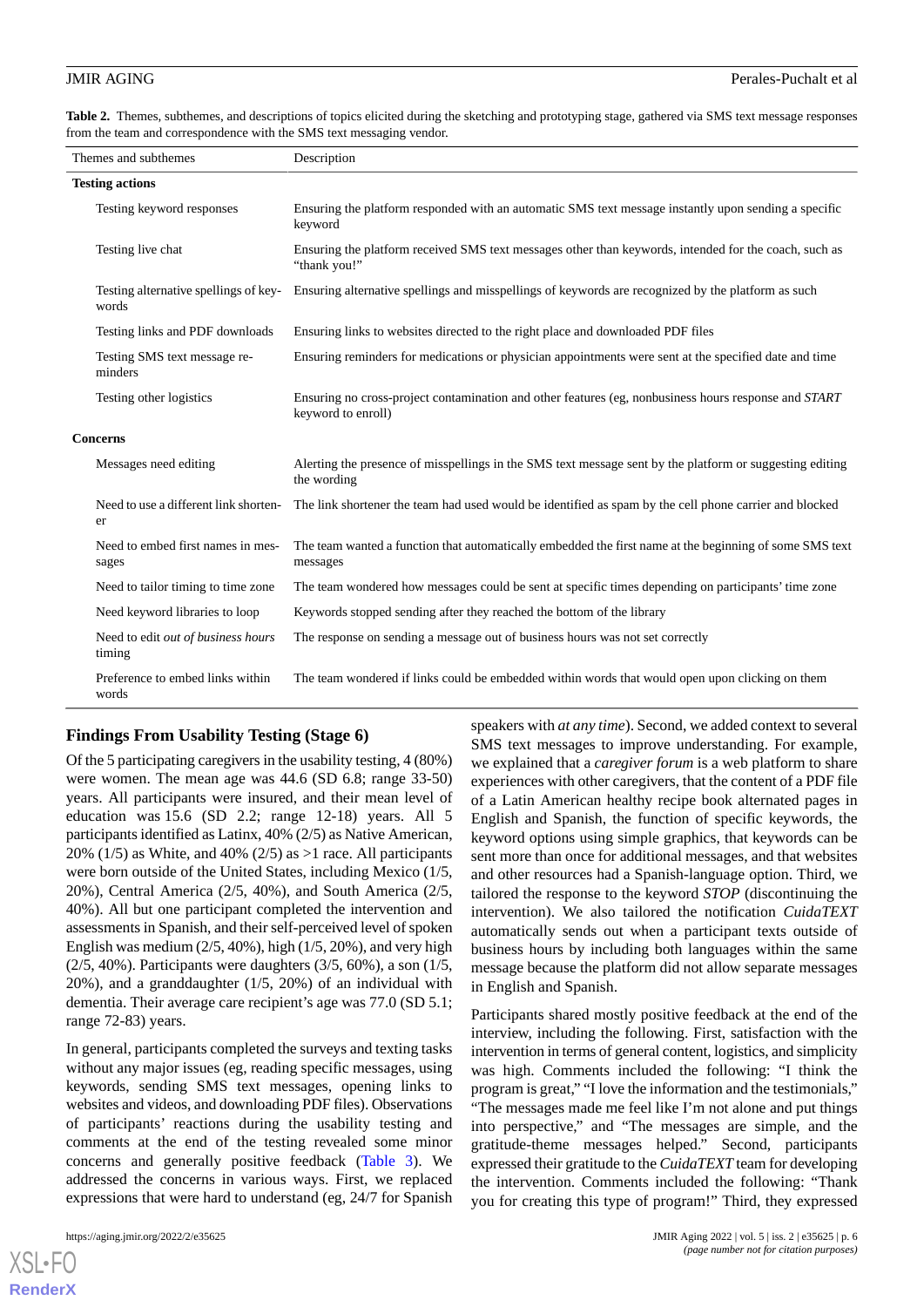their need and that of the community to use this intervention. Comments included the following: "I hope we can use it soon because we need it" and "I think it's going to be very helpful for caregivers emotionally and personally." The mean System

Usability Scale score was 97 and ranged from 90 to 100, which is above the standard cutoff of 68. These scores indicate that the intervention's usability holds promise.

<span id="page-6-0"></span>**Table 3.** Themes, subthemes, and descriptions of topics elicited during the pilot test with 5 Latinx caregiver participants via observation or comments.

| Themes and subthemes                       | Description                                                                                                                               |
|--------------------------------------------|-------------------------------------------------------------------------------------------------------------------------------------------|
| Participants' concerns                     |                                                                                                                                           |
| Expressions are hard to understand         | Expressions such as $24/7$ or the $+$ sign for <i>more</i> were hard to understand, especially for Spanish-speaking<br>Latinx individuals |
| <i>CuidaTXT</i> is hard to read in Spanish | Spanish-speaking participants had issues pronouncing the original name CuidaTXT and suggested Cui-<br>daTEXT                              |
| Context is needed for understanding        | Some SMS text messages required additional context or an explanation to be understood, for example,<br>for the word <i>forum</i>          |
| Branching did not work                     | In one instance, responding YES or NO to a specific question was not followed by a preconfigured response                                 |
| Need to edit language of functions         | The response on discontinuing the program or sending a message out of business hours was only in English                                  |
| Need for caregiver lifestyle messages      | A participant suggested adding nutrition as a healthy lifestyle action for caregivers                                                     |
| Other comments from participants           |                                                                                                                                           |
| Satisfaction with the intervention         | Satisfaction with the intervention in general, content, logistics, and simplicity                                                         |
| Gratitude for the intervention             | Expressions of gratitude for developing the intervention                                                                                  |
| Highlighting need for this intervention    | Highlighting the need for this intervention among Latinx individuals and themselves                                                       |

### **Final Product**

[Figure 1](#page-7-0) summarizes the final *CuidaTEXT* product, including an example of the 3 types of SMS text messaging interaction modalities (daily automatic, keyword-driven, and live chat messages) and the reference booklet. The final version of *CuidaTEXT* includes 244 English- and 244 Spanish-language messages within the daily automatic SMS text message library. These messages will be automatically sent to all participants, starting with approximately 3 messages per day for the first 2 weeks, 2 per day for the following 2 weeks, and 1 per day for the remainder of the intervention. This daily automatic SMS text message library includes logistics messages that greet the participant on starting and completing the intervention, explain

the intervention functions (eg, reminding participants of the keywords they can use for help with specific topics), and reinforce participants for being in the intervention after 2 weeks initially and monthly. The remainder of the daily automatic library includes the messages that the research team and advisory board considered the core from each domain. These domains include messages for (1) dementia education, (2) caregiver self-care messages, (3) support to and from others, (4) education about the dying and grief processes, (5) generic problem-solving strategies for behavioral symptoms, (6) specific strategies to help with the daily care of individuals with dementia, and  $(7)$ specific strategies to help address or cope with the behavioral symptoms of individuals with dementia.

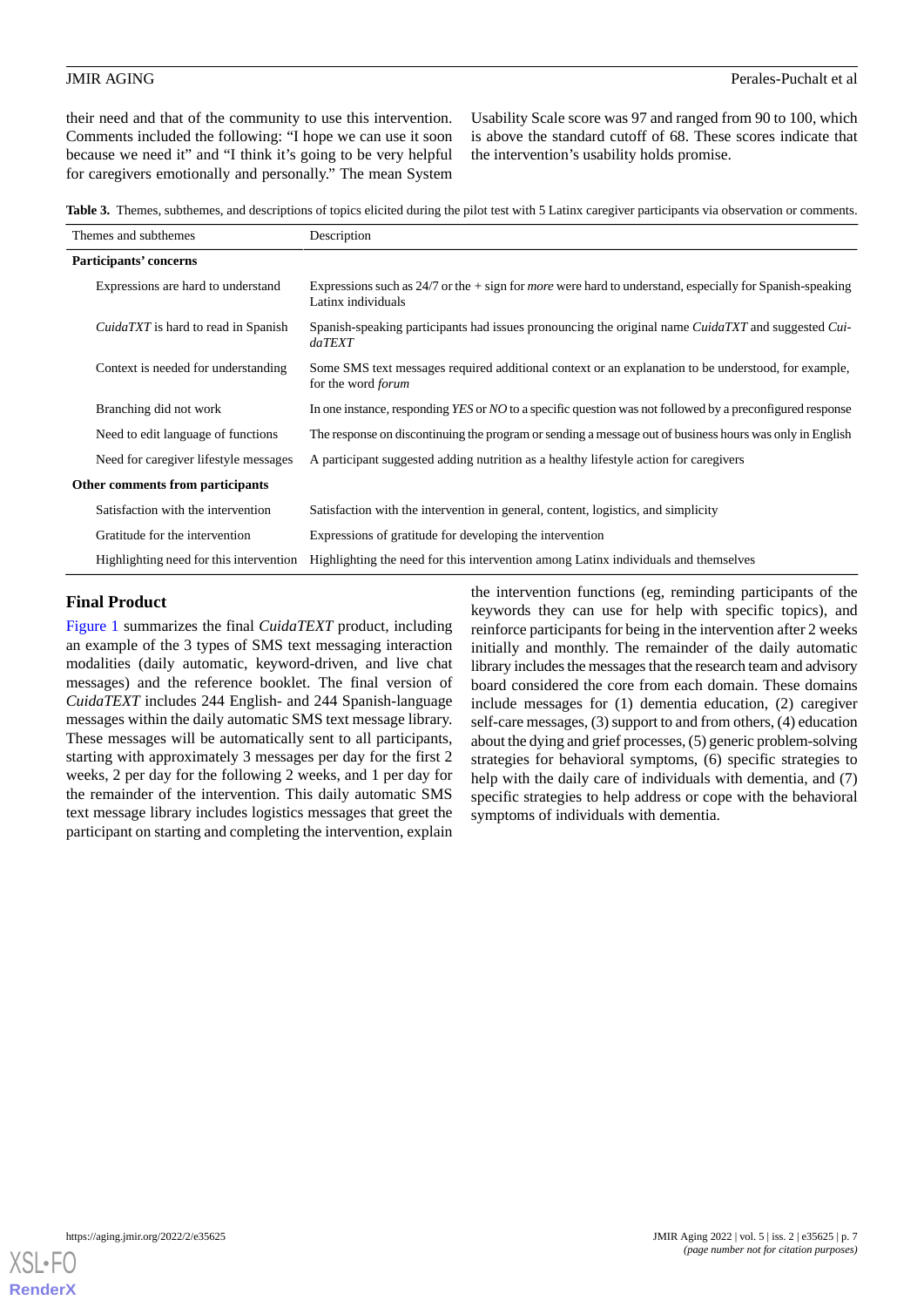<span id="page-7-0"></span>**Figure 1.** Final *CuidaTEXT* product: SMS text messaging interaction modalities and booklet.

### Daily automatic text messages (1-3/day)



### Live chat text messages (upon request)



*CuidaTEXT* also contains messages for 2 types of keyword-driven messages, the content keywords and menu keywords. Content keywords automatically send tips, resources, or other types of content in response to SMS text messages that include a specific keyword (eg, *STRESS* and *RESOURCES*). These keywords reflect the same domains as the daily automatic SMS text message library, except that their content is not considered core but rather an in-depth expansion for those who need further support with those domains. Menu keywords simply remind the participant which content keywords are in that category. For example, texting the menu keyword *CAREGIVER* will drive an automatic response reminding participants that content keywords within that domain include *STRESS*, *WELLBEING*, and *LIFESYLE*. [Table 4](#page-8-0) shows the function and an example of each content keyword, the menu keyword they belong to, and the number of messages in each content keyword library.

### Keyword-driven text messages (upon request)



### CuidaTEXT booklet (at the time of enrollment)



Any SMS text message other than keywords sent by participants will be received as a live chat by a bilingual and culturally proficient coach trained in dementia care. The coach will be available during business hours and will assist participants in whatever their need is (eg, additional information about a caregiver grant and programming 3-way calls with a clinic). The coach will have a bachelor's degree or higher in a behavioral health-related area, will be trained in dementia care, and will be given a list of general contacts to find local resources (eg, Alzheimer's Association hotline and Eldercare Locator). The final version of the *CuidaTEXT* reference booklet includes 19 pages with nine chapters: (1) What Is Dementia, (2) Signs and Symptoms of Dementia, (3) Why Focus on Latino Caregivers, (4) *CuidaTEXT*(Automatic Messages), (5) Assistant, (6) Notifications, (7) Keywords, (8) Materials, and (9) Contact Information.

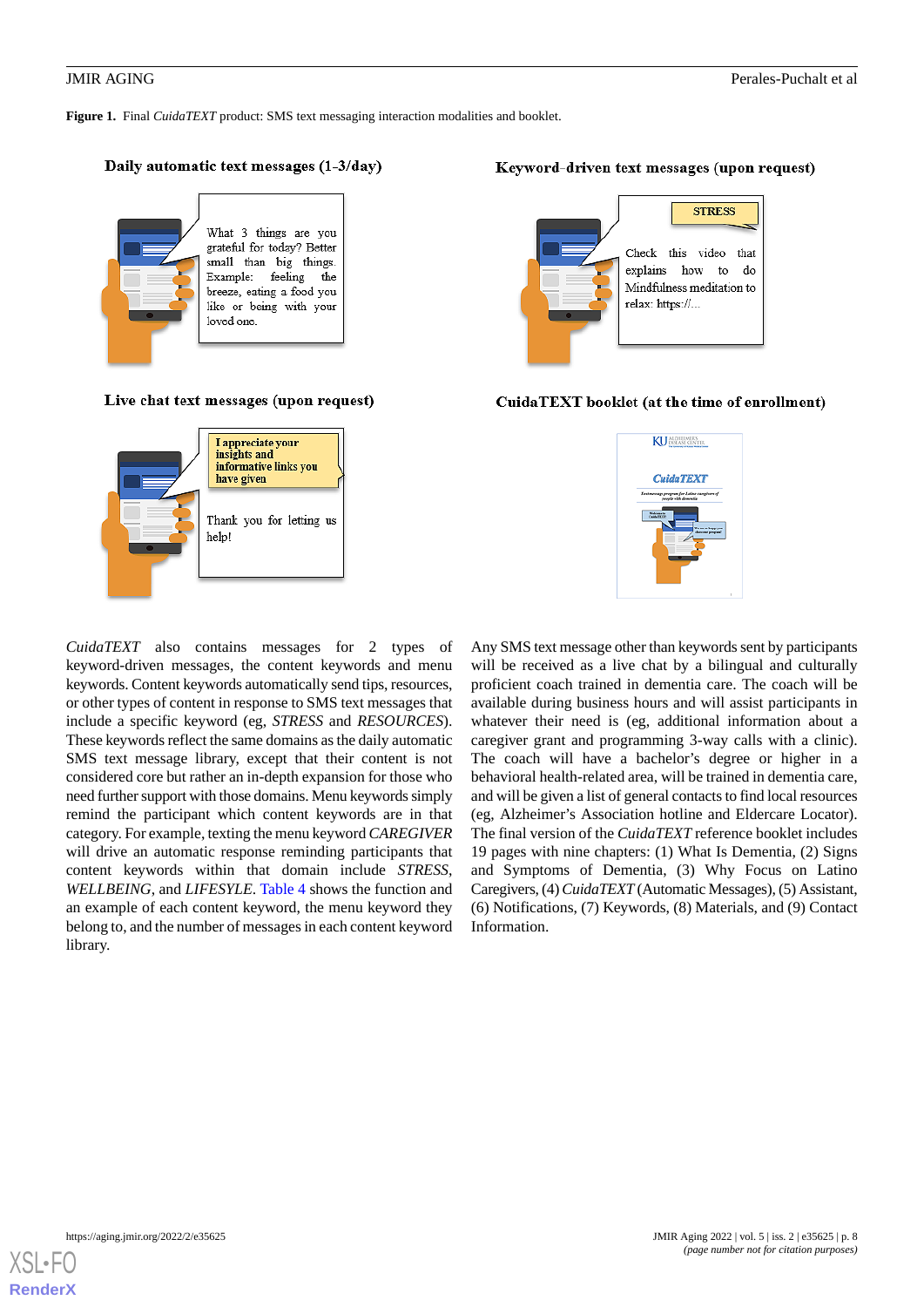### **JMIR AGING** Perales-Puchalt et al

<span id="page-8-0"></span>**Table 4.** Keywords and their function and size of each keyword library in number of messages (n).

| Content keyword (English and Spanish) Menu keyword (English and Span- Function of content keyword | ish)                          |                                                                                                              | Messages, n |
|---------------------------------------------------------------------------------------------------|-------------------------------|--------------------------------------------------------------------------------------------------------------|-------------|
| EDUCATION and EDUCACION                                                                           | None                          | Basic dementia information: types, stages, and impact                                                        | 54          |
| STRESS and CALMA                                                                                  | <b>CAREGIVER and CUIDADOR</b> | Strategies to cope with stress, such as relaxation                                                           | 33          |
| WELLBEING and BIENESTAR                                                                           | <b>CAREGIVER and CUIDADOR</b> | Strategies and tips to improve well-being, such as<br>gratitude and cognitive restructuring                  | 30          |
| LIFESTYLE and SALUDABLE                                                                           | <b>CAREGIVER and CUIDADOR</b> | Tips to maintain a healthy lifestyle, such as exercising                                                     | 21          |
| FAMILY and FAMILIA                                                                                | <b>SUPPORT and APOYO</b>      | Tips to improve family communication                                                                         | 19          |
| DOCTOR and MEDICO                                                                                 | <b>SUPPORT and APOYO</b>      | Tips to improve communication with health providers                                                          | 15          |
| PATIENT and PACIENTE                                                                              | SUPPORT and APOYO             | Tips to improve communication with the individual<br>with dementia                                           | 37          |
| <b>CHILDREN</b> and NINOS                                                                         | SUPPORT and APOYO             | Tips to communicate with children about dementia                                                             | 17          |
| LISTENING and ESCUCHA                                                                             | <b>SUPPORT and APOYO</b>      | Strategies to improve listening skills                                                                       | 33          |
| <b>RESOURCES and RECURSOS</b>                                                                     | SUPPORT and APOYO             | Contact information of resources such as support<br>groups, legal and financial assistance, or food delivery | 26          |
| SOLVE and SOLUCION                                                                                | None                          | General strategies to solve challenging behaviors                                                            | 19          |
| <b>GRIEF</b> and <b>DUELO</b>                                                                     | None                          | Education on end-of-life care and tips for grieving                                                          | 30          |
| <b>ACTIVITITES and ACTIVIDADES</b>                                                                | CARE and CUIDADO              | Tips to think of fun activities and adjust them to the<br>abilities of individual with dementia              | 52          |
| <b>EATING and COMER</b>                                                                           | CARE and CUIDADO              | Tips to make eating easier and healthier for the indi-<br>vidual with dementia                               | 36          |
| DRESSING and VESTIR                                                                               | CARE and CUIDADO              | Tips to help the individual with dementia get dressed<br>and groomed                                         | 18          |
| <b>BATHING and DUCHA</b>                                                                          | CARE and CUIDADO              | Tips to help the individual with dementia take a bath<br>or shower                                           | 24          |
| <b>TOILET</b> and <b>BANO</b>                                                                     | CARE and CUIDADO              | Tips to manage the incontinence or constipation of the 24<br>individual with dementia                        |             |
| MEDICATIONS and MEDICAMENTO                                                                       | CARE and CUIDADO              | Tips to improve medication adherence                                                                         | 27          |
| HOME and CASA                                                                                     | CARE and CUIDADO              | Tips to keep the home safe                                                                                   | 50          |
| DRIVE and CONDUCIR                                                                                | CARE and CUIDADO              | Tips to detect when it is no longer safe for the individ-<br>ual with dementia to drive and how to manage it | 22          |
| ANGER and ENFADO                                                                                  | BEHAVIOR and CONDUCTA         | Tips to cope with manage the aggressive behavior of<br>the individual with dementia                          | 31          |
| <b>NERVOUS and NERVIOS</b>                                                                        | <b>BEHAVIOR and CONDUCTA</b>  | Tips to cope with manage the anxious behavior of the 33<br>individuals with dementia                         |             |
| DEPRESSION and TRISTE                                                                             | <b>BEHAVIOR and CONDUCTA</b>  | Tips to cope with manage the depressed mood of the<br>individual with dementia                               | 19          |
| <b>DELUSIONS</b> and <b>DELIRIOS</b>                                                              | <b>BEHAVIOR and CONDUCTA</b>  | Tips to cope with manage the psychotic symptoms of 22<br>the individual with dementia                        |             |
| REPEAT and REPETIR                                                                                | <b>BEHAVIOR and CONDUCTA</b>  | Tips to cope with manage the repetitive behaviors of<br>the individual with dementia                         | 20          |
| <b>SLEEP and DORMIR</b>                                                                           | <b>BEHAVIOR and CONDUCTA</b>  | Tips to improve the sleep quality of the individual with $18$<br>dementia                                    |             |
| WANDER and DEAMBULAR                                                                              | <b>BEHAVIOR and CONDUCTA</b>  | Tips to cope with manage the wandering behavior of<br>the individual with dementia                           | 23          |
| <b>INAPPROPRIATE and INAPROPIADO</b>                                                              | BEHAVIOR and CONDUCTA         | Tips to cope with manage the inappropriate sexual<br>behaviors of the individual with dementia               | 18          |
| HOARDING and ACUMULAR                                                                             | <b>BEHAVIOR and CONDUCTA</b>  | Tips to cope with manage the hoarding behavior of<br>the individual with dementia                            | 12          |

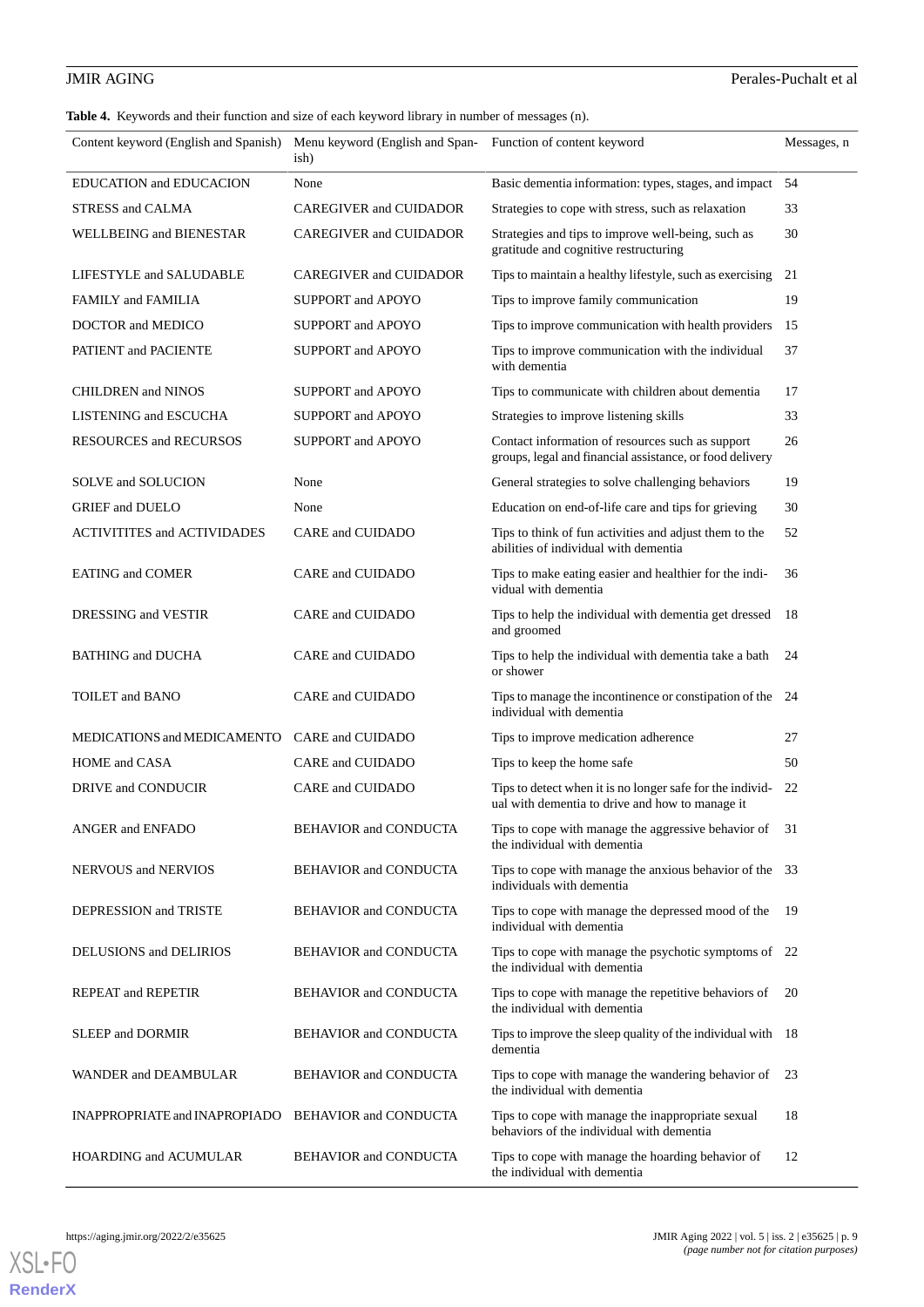## *Discussion*

### **Principal Findings**

This study aimed to describe the development of *CuidaTEXT*, an SMS text messaging intervention, to support Latinx family caregivers of individuals with dementia. We followed user-centered design principles to ensure the intervention's tailoring and usability among Latinx caregivers of individuals with dementia. After a series of user-centered design stages, *CuidaTEXT*'s prototype showed a very high usability score, indicating great promise for the intervention's feasibility and acceptability.

### **Comparison With Previous Work**

To our knowledge, this is the first SMS text messaging intervention for caregiver support of individuals with dementia among Latinx individuals and any other ethnic group. Very few evidence-based and culturally tailored caregiver support interventions have been developed for Latinx individuals. These interventions include fotonovelas, webnovelas, support groups, care management, and psychoeducational programs [[28](#page-11-11)[,45](#page-12-10),[56](#page-13-17)[,57](#page-13-18),[76\]](#page-13-19). The modality of all these interventions has been individual or group face-to-face, computer-based, telephone-based, or mail-based. *CuidaTEXT* has the potential to address implementation gaps in these interventions by (1) increased accessibility compared with face-to-face or web-based interventions; (2) improved acceptability compared with phone-based interventions; (3) tailoring the content to the needs of caregivers rather than using rigid curricula; (4) addressing stigma by privately sending SMS text messages to the caregivers' cell phone; and (5) reduced demand on the health care workforce to deliver the intervention, therefore improving fidelity and facilitating future scale-up of the intervention. Although *CuidaTEXT* was developed for Latinx individuals, similar interventions may be beneficial for other ethnic groups, especially those in rural areas, given the nearly universal cell phone ownership of most populations in the United States [[31\]](#page-11-15).

The advisory board suggested SMS text message content related to dementia education, social support, care, caregiver needs, community resources, and appointment reminders. These domains are most frequently included in multidomain caregiver support interventions, which have been shown to be more efficacious than single-domain interventions [[1](#page-10-0)[,26](#page-11-10)]. As mentioned in a recent federally commissioned report, of all interventions to improve caregiver well-being, multicomponent interventions use the most targeted components, and they possibly address at least one critical need across a wide range of individual caregiver needs, thus improving outcomes for caregiver and individuals with dementia [\[77](#page-13-20)].

The advisory board encouraged the inclusion of  $>1$  family member per individual with dementia. This idea is in line with the fact that caregiving tasks and decision-making among Latinx individuals are more likely to be shared by multiple relatives of the individuals with dementia [[78](#page-13-21)[,79](#page-13-22)]. In fact, interventions rarely include other family members, which is likely a reflection of centering interventions on non-Latinx White caregivers [[77](#page-13-20)[,80](#page-13-23)]. According to our advisory board, the potential benefits

of including more >1 family member may include improving caregiving quality and reducing caregiver burden.

### **Limitations**

This study has several limitations. First, most participants in the usability testing stage identified as the adult children of individuals with dementia, were women, were relatively highly educated, were medically insured, and had at least a medium level of English proficiency. This sample may have placed a higher focus of the refinement of the intervention on these groups than on men, spousal caregivers, and those with lower educational attainment, who lack of medical insurance, with limited English proficiency, or who may have uniquely different needs. However, most caregivers are women, and individuals from many of these other groups were represented in other stages of the development of *CuidaTEXT* (eg, advisory board). Second, the eligibility to participate in the caregiver advisory board sessions and the usability testing was based on self-report of the care recipient's dementia status. In addition, we excluded individuals who could not read and send SMS text messages. Although the size of this group is minimal [[31\]](#page-11-15), future efforts could include this group by developing training to those without texting experience. Third, *CuidaTEXT* does not consider caregivers' baseline characteristics to tailor the automated content of SMS text messages and does not tailor the timing at which SMS text messages are sent, as suggested by some advisory board participants. We consider that including keyword-driven messages addresses many of the same concerns and reduces the reliance on a baseline assessment. Any need beyond those addressed by the keyword-driven messages can also be addressed via live chat with a coach. Fourth, this study assessed the usability of the *CuidaTEXT* prototype. Although this prototype included the most relevant aspects of *CuidaTEXT*, future studies need to assess the usability of the entire intervention.

### **Implications and Future Directions**

This study has implications for public health, clinical practice, and research. Regarding the public health implications, *CuidaTEXT* or similar interventions have high potential for implementation, given their ubiquitous accessibility and reliance on technology rather than on human labor. Experts in dementia caregiver interventions highlight the importance of designing interventions with implementation in mind from the beginning of the intervention for its future success [[81\]](#page-14-0). The user-centered design used to develop this intervention will increase the chances of this intervention being usable, acceptable, feasible, and effective in the future. Regarding clinical practice, usability testing participants described the prototype as something that was needed by them and the Latinx community. If *CuidaTEXT* proves to be effective in future studies, this intervention could be easily implemented in clinics and community organizations, by having the caregivers send an SMS text message to enroll or by having staff enter their phone numbers and names on a website. The SMS text messaging modality may be combined with other modalities to enhance its effectiveness. For example, coaches or social workers could, in addition to interacting via live chat SMS text messages, conduct ad hoc visits or calls with the caregiver. Other findings from this study might also be

 $XS$ -FO **[RenderX](http://www.renderx.com/)**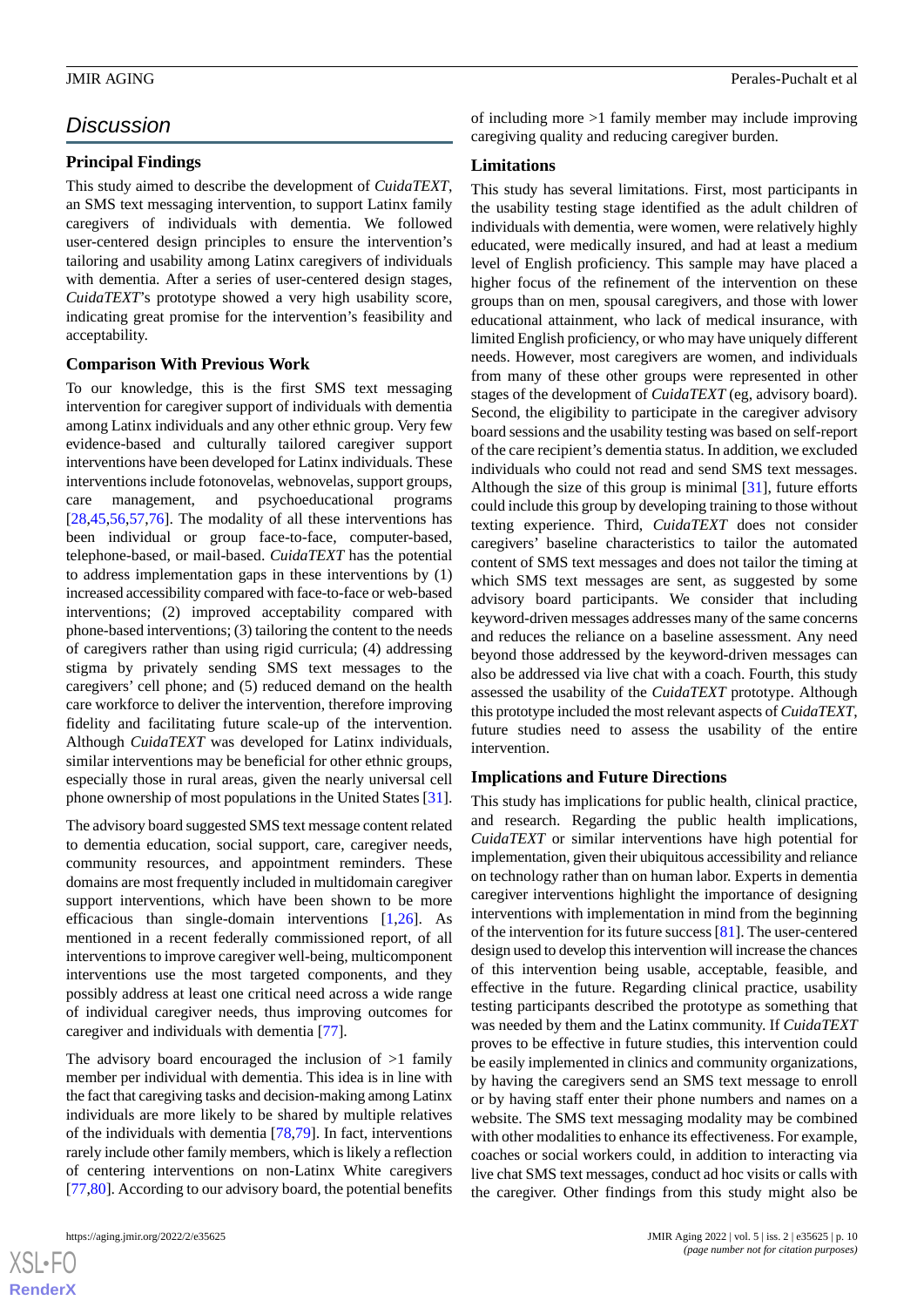useful to clinicians, including the need to consider shared caregiver roles within Latinx families and other preferences. The findings reported in this manuscript may also inform future research. Future SMS text messaging studies (whether they are dementia-related or not) might decide to address the content or logistics of their interventions based on the feedback we received from the advisory board sessions or usability testing feedback. Caregiver studies might want to test the efficacy of the same caregiver support intervention to only the primary caregiver versus multiple caregivers within the same family. Future studies will test the feasibility and acceptability of *CuidaTEXT* among a diverse sample of Latinx caregivers, including variations in regional, linguistic, age, socioeconomic status, relationship to the individual with dementia, hearing functioning, and other important characteristics. This diverse representation will allow further intervention refinement, informed by qualitative analysis of SMS text messaging interactions and open-ended questions about their experiences using *CuidaTEXT*. If the future

feasibility study is successful, we will conduct a fully powered randomized controlled trial to assess its efficacy.

### **Conclusions**

This study describes the development of *CuidaTEXT*, the first tailored SMS text messaging intervention specifically designed to support family caregivers of individuals with dementia in the Latinx community. The prototype of *CuidaTEXT* has shown very high usability, addresses Latinx caregiver needs, and has the potential for widespread implementation. The findings from several stages of the user-centered design provide useful information to guide the development and refinement of caregiver support interventions for Latinx individuals and other groups. This information contributes to efforts to address dementia disparities among Latinx individuals and gaps in the implementation of caregiver support interventions for this sizable population. We will soon test the feasibility and acceptability of this promising intervention (*CuidaTEXT*) in a 1-arm trial among Latinx family caregivers of 20 individuals with dementia (ClinicalTrials.gov NCT04316104).

### **Acknowledgments**

This work was supported by the National Institutes of Health under grants R21 AG065755, K01 MD014177, and P30 AG072973. All authors made substantial contributions to the conception or design of the work, interpretation of data for the work, and drafting and critically revising the work for important intellectual content. JPP thanks the national and local organizations that have partnered with him to conduct this and other research projects since 2015. JPP also thanks the research participants included in all stages of this research as well as anyone who has contributed directly and indirectly to this research.

### <span id="page-10-5"></span>**Conflicts of Interest**

None declared.

## **Multimedia Appendix 1**

<span id="page-10-0"></span>Sample usability testing interview. [[DOCX File , 17 KB](https://jmir.org/api/download?alt_name=aging_v5i2e35625_app1.docx&filename=cc72de7f30629cae8da25728962e2168.docx)-[Multimedia Appendix 1\]](https://jmir.org/api/download?alt_name=aging_v5i2e35625_app1.docx&filename=cc72de7f30629cae8da25728962e2168.docx)

### **References**

- <span id="page-10-3"></span>1. Families Caring for an Aging America. Washington, DC: The National Academies Press; 2016:1-42.
- <span id="page-10-4"></span>2. Alzheimer's Association. 2016 Alzheimer's disease facts and figures. Alzheimers Dement 2016 Apr;12(4):459-509. [doi: [10.1016/j.jalz.2016.03.001](http://dx.doi.org/10.1016/j.jalz.2016.03.001)] [Medline: [27570871\]](http://www.ncbi.nlm.nih.gov/entrez/query.fcgi?cmd=Retrieve&db=PubMed&list_uids=27570871&dopt=Abstract)
- 3. Bertrand RM, Fredman L, Saczynski J. Are all caregivers created equal? Stress in caregivers to adults with and without dementia. J Aging Health 2006 Aug 30;18(4):534-551. [doi: [10.1177/0898264306289620\]](http://dx.doi.org/10.1177/0898264306289620) [Medline: [16835388](http://www.ncbi.nlm.nih.gov/entrez/query.fcgi?cmd=Retrieve&db=PubMed&list_uids=16835388&dopt=Abstract)]
- 4. Friedman EM, Shih RA, Langa KM, Hurd MD. US prevalence and predictors of informal caregiving for dementia. Health Aff (Millwood) 2015 Oct;34(10):1637-1641 [\[FREE Full text\]](http://europepmc.org/abstract/MED/26438738) [doi: [10.1377/hlthaff.2015.0510\]](http://dx.doi.org/10.1377/hlthaff.2015.0510) [Medline: [26438738\]](http://www.ncbi.nlm.nih.gov/entrez/query.fcgi?cmd=Retrieve&db=PubMed&list_uids=26438738&dopt=Abstract)
- 5. Kasper JD, Freedman VA, Spillman BC, Wolff JL. The disproportionate impact of dementia on family and unpaid caregiving to older adults. Health Aff (Millwood) 2015 Oct;34(10):1642-1649 [[FREE Full text](http://europepmc.org/abstract/MED/26438739)] [doi: [10.1377/hlthaff.2015.0536](http://dx.doi.org/10.1377/hlthaff.2015.0536)] [Medline: [26438739](http://www.ncbi.nlm.nih.gov/entrez/query.fcgi?cmd=Retrieve&db=PubMed&list_uids=26438739&dopt=Abstract)]
- <span id="page-10-1"></span>6. Moon H, Townsend AL, Dilworth-Anderson P, Whitlatch CJ. Predictors of discrepancy between care recipients with mild-to-moderate dementia and their caregivers on perceptions of the care recipients' quality of life. Am J Alzheimers Dis Other Demen 2016 Sep 09;31(6):508-515 [[FREE Full text\]](https://journals.sagepub.com/doi/10.1177/1533317516653819?url_ver=Z39.88-2003&rfr_id=ori:rid:crossref.org&rfr_dat=cr_pub%3dpubmed) [doi: [10.1177/1533317516653819](http://dx.doi.org/10.1177/1533317516653819)] [Medline: [27287464](http://www.ncbi.nlm.nih.gov/entrez/query.fcgi?cmd=Retrieve&db=PubMed&list_uids=27287464&dopt=Abstract)]
- <span id="page-10-2"></span>7. Ory MG, Hoffman RR, Yee JL, Tennstedt S, Schulz R. Prevalence and impact of caregiving: a detailed comparison between dementia and nondementia caregivers. Gerontologist 1999 Apr 01;39(2):177-185. [doi: [10.1093/geront/39.2.177](http://dx.doi.org/10.1093/geront/39.2.177)] [Medline: [10224714](http://www.ncbi.nlm.nih.gov/entrez/query.fcgi?cmd=Retrieve&db=PubMed&list_uids=10224714&dopt=Abstract)]
- 8. Pinquart M, Sörensen S. Ethnic differences in stressors, resources, and psychological outcomes of family caregiving: a meta-analysis. Gerontologist 2005 Feb;45(1):90-106. [doi: [10.1093/geront/45.1.90](http://dx.doi.org/10.1093/geront/45.1.90)] [Medline: [15695420\]](http://www.ncbi.nlm.nih.gov/entrez/query.fcgi?cmd=Retrieve&db=PubMed&list_uids=15695420&dopt=Abstract)
- 9. Kasper J. Disability and care needs of older Americans by dementia status: an analysis of the 2011 national health and aging trends study. ASPE. URL: [https://aspe.hhs.gov/reports/](https://aspe.hhs.gov/reports/disability-care-needs-older-americans-dementia-status-analysis-2011-national-health-aging-trends-1)

```
disability-care-needs-older-americans-dementia-status-analysis-2011-national-health-aging-trends-1 [accessed 2022-04-19]
```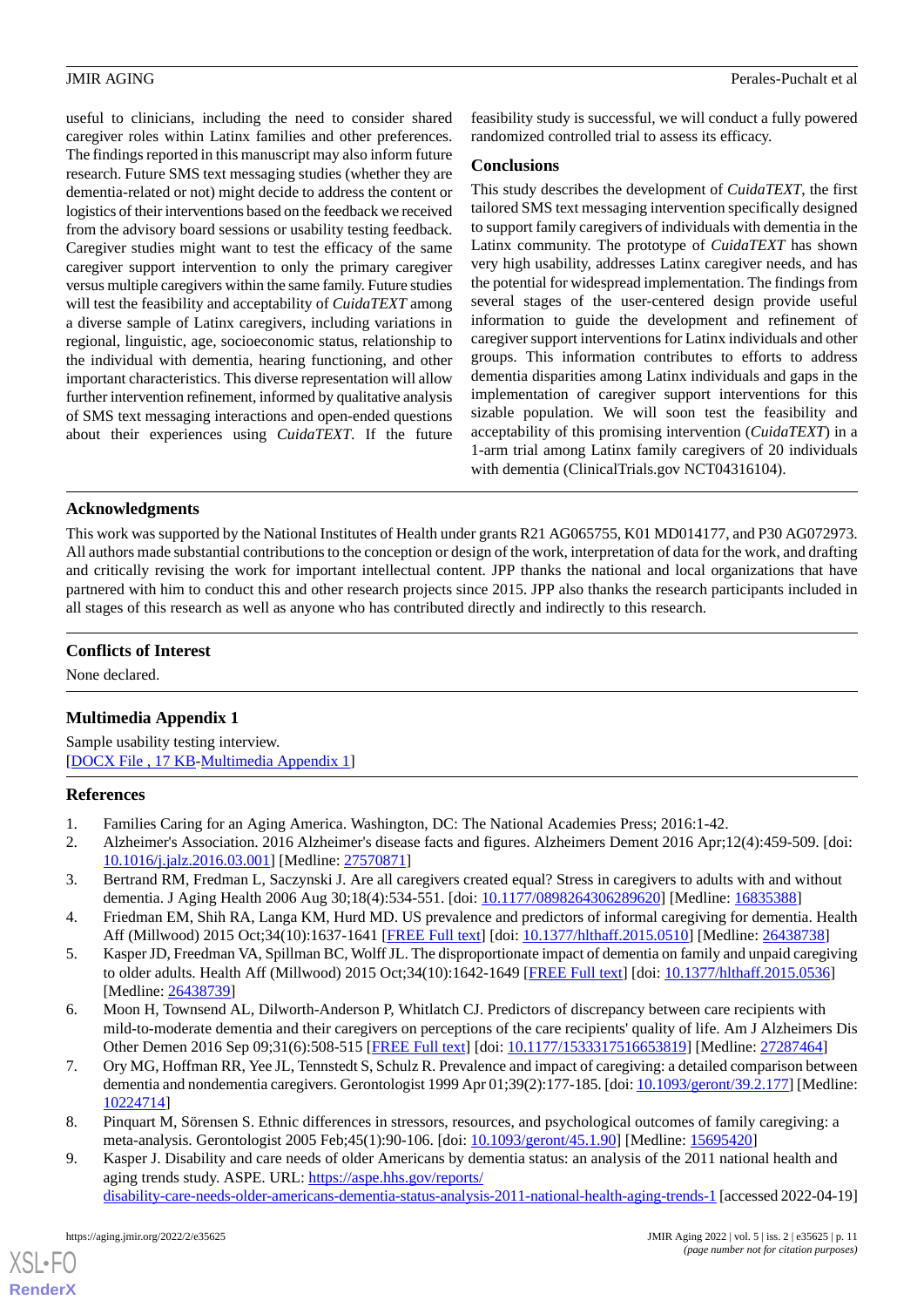- <span id="page-11-0"></span>10. National plan to address Alzheimer's disease: 2016 update. Assistant Secretary for Planning and Evaluation. URL: [https:/](https://aspe.hhs.gov/reports/national-plan-address-alzheimers-disease-2016-update) [/aspe.hhs.gov/reports/national-plan-address-alzheimers-disease-2016-update](https://aspe.hhs.gov/reports/national-plan-address-alzheimers-disease-2016-update) [accessed 2022-04-20]
- <span id="page-11-1"></span>11. Pendergrass A, Becker C, Hautzinger M, Pfeiffer K. Dementia caregiver interventions: a systematic review of caregiver outcomes and instruments in randomized controlled trials. Int J Emergency Mental Health Human Resilience 2015;17(2):459-468 [[FREE Full text](https://citeseerx.ist.psu.edu/viewdoc/download?doi=10.1.1.903.911&rep=rep1&type=pdf)]
- 12. Gitlin L, Marx K, Stanley I, Hodgson N. Translating evidence-based dementia caregiving interventions into practice: state-of-the-science and next steps. Gerontologist 2015 Apr;55(2):210-226 [\[FREE Full text](http://europepmc.org/abstract/MED/26035597)] [doi: [10.1093/geront/gnu123](http://dx.doi.org/10.1093/geront/gnu123)] [Medline: [26035597](http://www.ncbi.nlm.nih.gov/entrez/query.fcgi?cmd=Retrieve&db=PubMed&list_uids=26035597&dopt=Abstract)]
- <span id="page-11-3"></span><span id="page-11-2"></span>13. Gilmore-Bykovskyi A, Johnson R, Walljasper L, Block L, Werner N. Underreporting of gender and race/ethnicity differences in NIH-funded dementia caregiver support interventions. Am J Alzheimers Dis Other Demen 2018 May 27;33(3):145-152 [[FREE Full text](https://journals.sagepub.com/doi/10.1177/1533317517749465?url_ver=Z39.88-2003&rfr_id=ori:rid:crossref.org&rfr_dat=cr_pub%3dpubmed)] [doi: [10.1177/1533317517749465\]](http://dx.doi.org/10.1177/1533317517749465) [Medline: [29281895](http://www.ncbi.nlm.nih.gov/entrez/query.fcgi?cmd=Retrieve&db=PubMed&list_uids=29281895&dopt=Abstract)]
- <span id="page-11-4"></span>14. Wu S, Vega WA, Resendez J, Jin H. Latinos & Alzheimer's disease: New numbers behind the crisis. Los Angeles, California: USC Edward R. Roybal Institute on Aging and the LatinosAgainstAlzheimer's Network; 2016:16.
- 15. Evercare® Study of Hispanic family caregiving in the U.S. National Alliance for Caregiving. URL: [https://www.](https://www.unitedhealthgroup.com/content/dam/UHG/PDF/2008/Evercare_HispanicStudyFactSheet.pdf) [unitedhealthgroup.com/content/dam/UHG/PDF/2008/Evercare\\_HispanicStudyFactSheet.pdf](https://www.unitedhealthgroup.com/content/dam/UHG/PDF/2008/Evercare_HispanicStudyFactSheet.pdf) [accessed 2022-04-19]
- 16. Napoles AM, Chadiha L, Eversley R, Moreno-John G. Reviews: developing culturally sensitive dementia caregiver interventions: are we there yet? Am J Alzheimers Dis Other Demen 2010 Aug;25(5):389-406 [\[FREE Full text](https://journals.sagepub.com/doi/10.1177/1533317510370957?url_ver=Z39.88-2003&rfr_id=ori:rid:crossref.org&rfr_dat=cr_pub%3dpubmed)] [doi: [10.1177/1533317510370957\]](http://dx.doi.org/10.1177/1533317510370957) [Medline: [20508244\]](http://www.ncbi.nlm.nih.gov/entrez/query.fcgi?cmd=Retrieve&db=PubMed&list_uids=20508244&dopt=Abstract)
- 17. Gallagher-Thompson D, Haley W, Guy D, Rupert M, Argüelles T, Zeiss LM, et al. Tailoring psychological interventions for ethnically diverse dementia caregivers. Clin Psychol Sci Pract 2003;10(4):423-438. [doi: [10.1093/clipsy.bpg042](http://dx.doi.org/10.1093/clipsy.bpg042)]
- 18. Cultural competency in working with Latino family caregivers. Family Caregiver Alliance. 2004. URL: [https://vdocument.](https://vdocument.in/cultural-competency-in-working-with-latino-family-caregivers-cultural-competency.html) [in/cultural-competency-in-working-with-latino-family-caregivers-cultural-competency.html](https://vdocument.in/cultural-competency-in-working-with-latino-family-caregivers-cultural-competency.html) [accessed 2022-04-19]
- 19. Garcia EM. Caregiving in the context of ethnicity: Hispanic caregiver wives of stroke patients. University of California, Irvine. 1999. URL: <https://www.proquest.com/docview/304509134?pq-origsite=gscholar&fromopenview=true> [accessed 2022-04-22]
- <span id="page-11-5"></span>20. Hinton L, Haan M, Geller S, Mungas D. Neuropsychiatric symptoms in Latino elders with dementia or cognitive impairment without dementia and factors that modify their association with caregiver depression. Gerontologist 2003 Oct;43(5):669-677. [doi: [10.1093/geront/43.5.669](http://dx.doi.org/10.1093/geront/43.5.669)] [Medline: [14570963](http://www.ncbi.nlm.nih.gov/entrez/query.fcgi?cmd=Retrieve&db=PubMed&list_uids=14570963&dopt=Abstract)]
- <span id="page-11-6"></span>21. Hinton L, Chambers D, Velásquez A, Gonzalez H, Haan M. Dementia neuropsychiatric symptom severity, help-seeking patterns, and family caregiver unmet needs in the Sacramento area Latino study on aging (SALSA). Clin Gerontol 2006 Jun 20;29(4):1-15. [doi: [10.1300/j018v29n04\\_01\]](http://dx.doi.org/10.1300/j018v29n04_01)
- <span id="page-11-8"></span><span id="page-11-7"></span>22. Perales J, Moore WT, Fernandez C, Chavez D, Ramirez M, Johnson D, et al. Feasibility of an Alzheimer's disease knowledge intervention in the Latino community. Ethn Health 2020 Jul 18;25(5):747-758 [\[FREE Full text\]](http://europepmc.org/abstract/MED/29457466) [doi: [10.1080/13557858.2018.1439899\]](http://dx.doi.org/10.1080/13557858.2018.1439899) [Medline: [29457466\]](http://www.ncbi.nlm.nih.gov/entrez/query.fcgi?cmd=Retrieve&db=PubMed&list_uids=29457466&dopt=Abstract)
- <span id="page-11-9"></span>23. Monahan DJ, Greene VL, Coleman PD. Caregiver support groups: factors affecting use of services. Soc Work 1992 May; 37(3): 254-260. [Medline: [1514134](http://www.ncbi.nlm.nih.gov/entrez/query.fcgi?cmd=Retrieve&db=PubMed&list_uids=1514134&dopt=Abstract)]
- <span id="page-11-10"></span>24. Scharlach AE, Giunta N, Chow JC, Lehning A. Racial and ethnic variations in caregiver service use. J Aging Health 2008 Apr 01;20(3):326-346. [doi: [10.1177/0898264308315426\]](http://dx.doi.org/10.1177/0898264308315426) [Medline: [18332187\]](http://www.ncbi.nlm.nih.gov/entrez/query.fcgi?cmd=Retrieve&db=PubMed&list_uids=18332187&dopt=Abstract)
- <span id="page-11-14"></span>25. Goal F: understand health disparities related to aging and develop strategies to improve the health status of older adults in diverse populations. National Institute on Aging. URL: [https://www.nia.nih.gov/about/aging-strategic-directions-research/](https://www.nia.nih.gov/about/aging-strategic-directions-research/goal-health-disparities-adults) [goal-health-disparities-adults](https://www.nia.nih.gov/about/aging-strategic-directions-research/goal-health-disparities-adults) [accessed 2022-04-19]
- <span id="page-11-11"></span>26. Grossman MR, Zak DK, Zelinski EM. Mobile apps for caregivers of older adults: quantitative content analysis. JMIR Mhealth Uhealth 2018 Jul 30;6(7):e162 [[FREE Full text](https://mhealth.jmir.org/2018/7/e162/)] [doi: [10.2196/mhealth.9345](http://dx.doi.org/10.2196/mhealth.9345)] [Medline: [30061093](http://www.ncbi.nlm.nih.gov/entrez/query.fcgi?cmd=Retrieve&db=PubMed&list_uids=30061093&dopt=Abstract)]
- <span id="page-11-12"></span>27. Waller A, Dilworth S, Mansfield E, Sanson-Fisher R. Computer and telephone delivered interventions to support caregivers of people with dementia: a systematic review of research output and quality. BMC Geriatr 2017 Nov 16;17(1):265 [\[FREE](https://bmcgeriatr.biomedcentral.com/articles/10.1186/s12877-017-0654-6) [Full text\]](https://bmcgeriatr.biomedcentral.com/articles/10.1186/s12877-017-0654-6) [doi: [10.1186/s12877-017-0654-6](http://dx.doi.org/10.1186/s12877-017-0654-6)] [Medline: [29145806](http://www.ncbi.nlm.nih.gov/entrez/query.fcgi?cmd=Retrieve&db=PubMed&list_uids=29145806&dopt=Abstract)]
- <span id="page-11-13"></span>28. Kajiyama B, Fernandez G, Carter EA, Humber MB, Thompson LW. Helping hispanic dementia caregivers cope with stress using technology-based resources. Clin Gerontol 2018 Dec 13;41(3):209-216. [doi: [10.1080/07317115.2017.1377797\]](http://dx.doi.org/10.1080/07317115.2017.1377797) [Medline: [29236621](http://www.ncbi.nlm.nih.gov/entrez/query.fcgi?cmd=Retrieve&db=PubMed&list_uids=29236621&dopt=Abstract)]
- <span id="page-11-15"></span>29. Anderson M. Technology device ownership: 2015. Pew Research Center. URL: [https://www.pewresearch.org/internet/](https://www.pewresearch.org/internet/2015/10/29/technology-device-ownership-2015/) [2015/10/29/technology-device-ownership-2015/](https://www.pewresearch.org/internet/2015/10/29/technology-device-ownership-2015/) [accessed 2022-04-19]
- 30. Cartujano-Barrera F, Sanderson Cox L, Arana-Chicas E, Ramírez M, Perales-Puchalt J, Valera P, et al. Feasibility and acceptability of a culturally- and linguistically-adapted smoking cessation text messaging intervention for Latino smokers. Front Public Health 2020 Jun 30;8:269 [\[FREE Full text\]](https://doi.org/10.3389/fpubh.2020.00269) [doi: [10.3389/fpubh.2020.00269](http://dx.doi.org/10.3389/fpubh.2020.00269)] [Medline: [32714891](http://www.ncbi.nlm.nih.gov/entrez/query.fcgi?cmd=Retrieve&db=PubMed&list_uids=32714891&dopt=Abstract)]
- 31. Mobile fact sheet. Pew Research Center. 2021. URL: <https://www.pewresearch.org/internet/fact-sheet/mobile/> [accessed 2022-04-19]
- 32. Text messaging in healthcare research toolkit. University of Colorado School of Medicine. URL: [https://www.](https://www.careinnovations.org/wp-content/uploads/2017/11/Text_Messaging_in_Healthcare_Research_Toolkit_2.pdf) [careinnovations.org/wp-content/uploads/2017/11/Text\\_Messaging\\_in\\_Healthcare\\_Research\\_Toolkit\\_2.pdf](https://www.careinnovations.org/wp-content/uploads/2017/11/Text_Messaging_in_Healthcare_Research_Toolkit_2.pdf) [accessed 2022-04-19]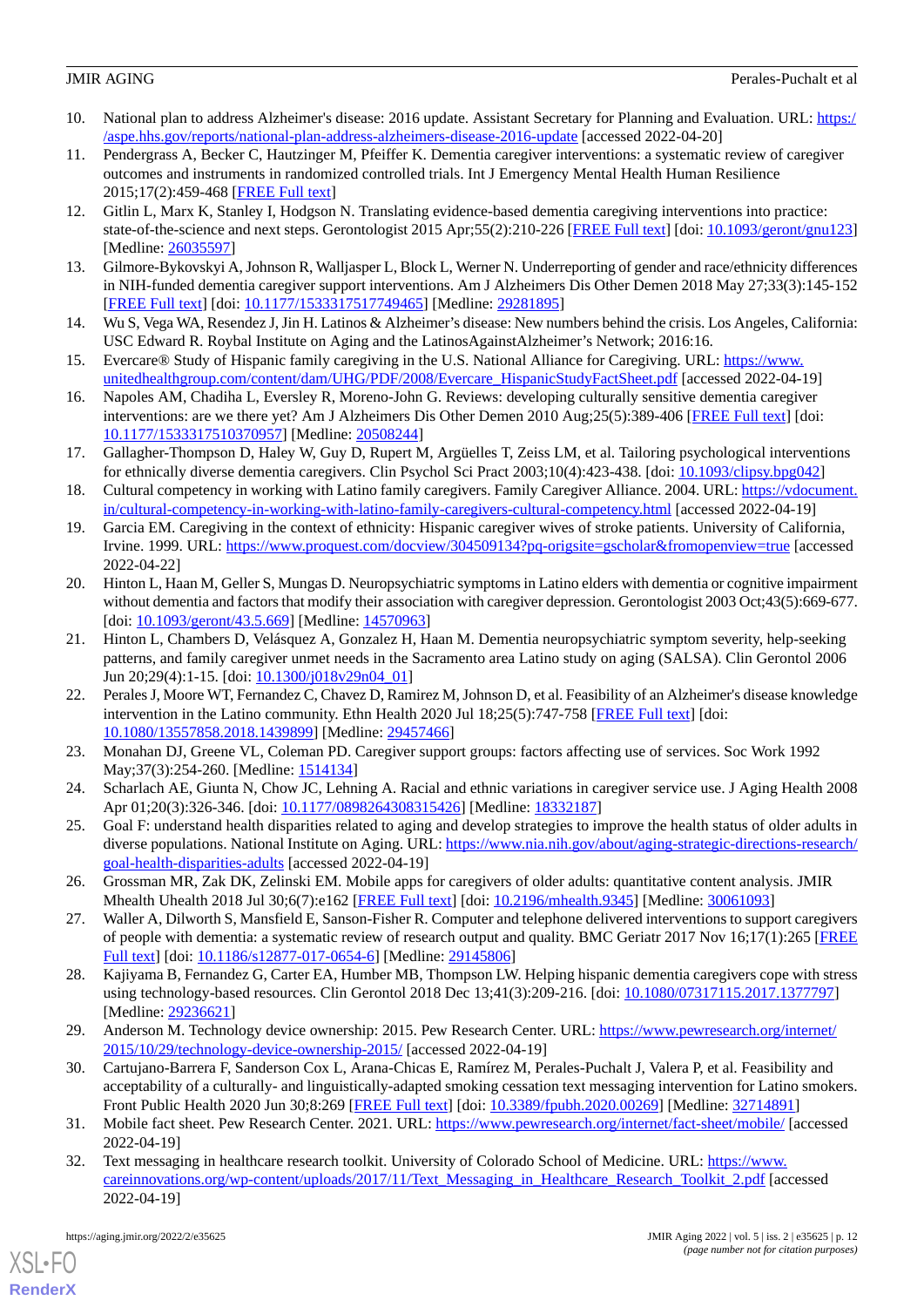- 33. Hall AK, Cole-Lewis H, Bernhardt JM. Mobile text messaging for health: a systematic review of reviews. Annu Rev Public Health 2015 Mar 18;36:393-415 [\[FREE Full text](http://europepmc.org/abstract/MED/25785892)] [doi: [10.1146/annurev-publhealth-031914-122855](http://dx.doi.org/10.1146/annurev-publhealth-031914-122855)] [Medline: [25785892\]](http://www.ncbi.nlm.nih.gov/entrez/query.fcgi?cmd=Retrieve&db=PubMed&list_uids=25785892&dopt=Abstract)
- 34. Guerriero C, Cairns J, Roberts I, Rodgers A, Whittaker R, Free C. The cost-effectiveness of smoking cessation support delivered by mobile phone text messaging: Txt2stop. Eur J Health Econ 2013 Oct 9;14(5):789-797 [\[FREE Full text\]](http://europepmc.org/abstract/MED/22961230) [doi: [10.1007/s10198-012-0424-5\]](http://dx.doi.org/10.1007/s10198-012-0424-5) [Medline: [22961230](http://www.ncbi.nlm.nih.gov/entrez/query.fcgi?cmd=Retrieve&db=PubMed&list_uids=22961230&dopt=Abstract)]
- <span id="page-12-0"></span>35. Zurovac D, Larson BA, Sudoi RK, Snow RW. Costs and cost-effectiveness of a mobile phone text-message reminder programmes to improve health workers' adherence to malaria guidelines in Kenya. PLoS One 2012;7(12):e52045 [[FREE](https://dx.plos.org/10.1371/journal.pone.0052045) [Full text\]](https://dx.plos.org/10.1371/journal.pone.0052045) [doi: [10.1371/journal.pone.0052045](http://dx.doi.org/10.1371/journal.pone.0052045)] [Medline: [23272206](http://www.ncbi.nlm.nih.gov/entrez/query.fcgi?cmd=Retrieve&db=PubMed&list_uids=23272206&dopt=Abstract)]
- <span id="page-12-2"></span><span id="page-12-1"></span>36. Lincoln KD, Chow TW, Gaines BF. BrainWorks: a comparative effectiveness trial to examine Alzheimer's disease education for community-dwelling African Americans. Am J Geriatr Psychiatry 2019 Jan;27(1):53-61. [doi: [10.1016/j.jagp.2018.09.010\]](http://dx.doi.org/10.1016/j.jagp.2018.09.010) [Medline: [30409550](http://www.ncbi.nlm.nih.gov/entrez/query.fcgi?cmd=Retrieve&db=PubMed&list_uids=30409550&dopt=Abstract)]
- <span id="page-12-3"></span>37. Onken LS, Carroll KM, Shoham V, Cuthbert BN, Riddle M. Reenvisioning clinical science: unifying the discipline to improve the public health. Clin Psychol Sci 2014 Jan 01;2(1):22-34 [[FREE Full text](http://europepmc.org/abstract/MED/25821658)] [doi: [10.1177/2167702613497932\]](http://dx.doi.org/10.1177/2167702613497932) [Medline: [25821658](http://www.ncbi.nlm.nih.gov/entrez/query.fcgi?cmd=Retrieve&db=PubMed&list_uids=25821658&dopt=Abstract)]
- <span id="page-12-4"></span>38. ISO 9241-210:2010 Ergonomics of human-system interaction — Part 210: human-centred design for interactive systems. International Organization for Standardization. URL: <https://www.iso.org/standard/52075.html> [accessed 2022-04-19]
- <span id="page-12-5"></span>39. Creswell J, Clark V. Designing and Conducting Mixed Methods Research. Thousand Oaks, California: SAGE Publications; 2006:1-100.
- <span id="page-12-6"></span>40. Vilardaga R, Rizo J, Zeng E, Kientz JA, Ries R, Otis C, et al. User-centered design of learn to quit, a smoking cessation smartphone app for people with serious mental illness. JMIR Serious Games 2018 Jan 16;6(1):e2 [\[FREE Full text\]](https://games.jmir.org/2018/1/e2/) [doi: [10.2196/games.8881\]](http://dx.doi.org/10.2196/games.8881) [Medline: [29339346\]](http://www.ncbi.nlm.nih.gov/entrez/query.fcgi?cmd=Retrieve&db=PubMed&list_uids=29339346&dopt=Abstract)
- <span id="page-12-8"></span><span id="page-12-7"></span>41. Bandura A. Modeling theoryome traditions, trends, and disputes. In: Recent Trends in Social Learning Theory. Amsterdam, Netherlands: Elsevier Science; 1972:35-61.
- 42. Pearlin LI, Mullan JT, Semple SJ, Skaff MM. Caregiving and the stress process: an overview of concepts and their measures. Gerontol 1990 Oct 01;30(5):583-594. [doi: [10.1093/geront/30.5.583\]](http://dx.doi.org/10.1093/geront/30.5.583)
- <span id="page-12-9"></span>43. Knowles M, Gould E. Grantee-implemented evidence-based and evidence-informed dementia interventions: prepared by the National Alzheimer's and Dementia Resource Center for the U.S. Administration on Aging. National Alzheimer's and Dementia Resource Center for the U.S. Administration on Aging. 2019. URL: [https://www.rti.org/publication/](https://www.rti.org/publication/grantee-implemented-evidence-based-and-evidence-informed-dementia-interventions) [grantee-implemented-evidence-based-and-evidence-informed-dementia-interventions](https://www.rti.org/publication/grantee-implemented-evidence-based-and-evidence-informed-dementia-interventions) [accessed 2022-04-19]
- <span id="page-12-10"></span>44. Hilgeman MM, Durkin DW, Sun F, DeCoster J, Allen RS, Gallagher-Thompson D, et al. Testing a theoretical model of the stress process in Alzheimer's caregivers with race as a moderator. Gerontologist 2009 Apr;49(2):248-261 [[FREE Full](http://europepmc.org/abstract/MED/19363019) [text](http://europepmc.org/abstract/MED/19363019)] [doi: [10.1093/geront/gnp015](http://dx.doi.org/10.1093/geront/gnp015)] [Medline: [19363019\]](http://www.ncbi.nlm.nih.gov/entrez/query.fcgi?cmd=Retrieve&db=PubMed&list_uids=19363019&dopt=Abstract)
- 45. Gallagher-Thompson D, Tzuang M, Hinton L, Alvarez P, Rengifo J, Valverde I, et al. Effectiveness of a fotonovela for reducing depression and stress in Latino dementia family caregivers. Alzheimer Dis Assoc Disord 2015;29(2):146-153 [[FREE Full text](http://europepmc.org/abstract/MED/25590939)] [doi: [10.1097/WAD.0000000000000077\]](http://dx.doi.org/10.1097/WAD.0000000000000077) [Medline: [25590939\]](http://www.ncbi.nlm.nih.gov/entrez/query.fcgi?cmd=Retrieve&db=PubMed&list_uids=25590939&dopt=Abstract)
- 46. Fitzpatrick KK, Darcy A, Vierhile M. Delivering cognitive behavior therapy to young adults with symptoms of depression and anxiety using a fully automated conversational agent (Woebot): a randomized controlled trial. JMIR Ment Health 2017 Jun 06;4(2):e19 [\[FREE Full text\]](https://mental.jmir.org/2017/2/e19/) [doi: [10.2196/mental.7785](http://dx.doi.org/10.2196/mental.7785)] [Medline: [28588005\]](http://www.ncbi.nlm.nih.gov/entrez/query.fcgi?cmd=Retrieve&db=PubMed&list_uids=28588005&dopt=Abstract)
- 47. Guerra M, Ferri CP, Fonseca M, Banerjee S, Prince M. Helping carers to care: the 10/66 dementia research group's randomized control trial of a caregiver intervention in Peru. Braz J Psychiatry 2011 Mar 02;33(1):47-54 [\[FREE Full text\]](https://www.scielo.br/scielo.php?script=sci_arttext&pid=S1516-44462010005000017&lng=en&nrm=iso&tlng=en) [doi: [10.1590/s1516-44462010005000017](http://dx.doi.org/10.1590/s1516-44462010005000017)] [Medline: [20602013](http://www.ncbi.nlm.nih.gov/entrez/query.fcgi?cmd=Retrieve&db=PubMed&list_uids=20602013&dopt=Abstract)]
- 48. Teri L, Gibbons LE, McCurry SM, Logsdon RG, Buchner DM, Barlow WE, et al. Exercise plus behavioral management in patients with Alzheimer disease: a randomized controlled trial. JAMA 2003 Oct 15;290(15):2015-2022. [doi: [10.1001/jama.290.15.2015\]](http://dx.doi.org/10.1001/jama.290.15.2015) [Medline: [14559955\]](http://www.ncbi.nlm.nih.gov/entrez/query.fcgi?cmd=Retrieve&db=PubMed&list_uids=14559955&dopt=Abstract)
- 49. Gitlin L, Piersol C. A Caregiver's Guide to Dementia Using Activities and Other Strategies to Prevent, Reduce and Manage Behavioral Symptoms. Philadelphia, United States: Camino Books; 2014:1-100.
- 50. Baumel A, Tinkelman A, Mathur N, Kane JM. Digital peer-support platform (7Cups) as an adjunct treatment for women with postpartum depression: feasibility, acceptability, and preliminary efficacy study. JMIR Mhealth Uhealth 2018 Feb 13;6(2):e38 [\[FREE Full text](https://mhealth.jmir.org/2018/2/e38/)] [doi: [10.2196/mhealth.9482\]](http://dx.doi.org/10.2196/mhealth.9482) [Medline: [29439944](http://www.ncbi.nlm.nih.gov/entrez/query.fcgi?cmd=Retrieve&db=PubMed&list_uids=29439944&dopt=Abstract)]
- 51. Baruah U, Varghese M, Loganathan S, Mehta KM, Gallagher-Thompson D, Zandi D, et al. Feasibility and preliminary effectiveness of an online training and support program for caregivers of people with dementia in India: a randomized controlled trial. Int J Geriatr Psychiatry 2021 Apr 08;36(4):606-617. [doi: [10.1002/gps.5502](http://dx.doi.org/10.1002/gps.5502)] [Medline: [33491811](http://www.ncbi.nlm.nih.gov/entrez/query.fcgi?cmd=Retrieve&db=PubMed&list_uids=33491811&dopt=Abstract)]
- 52. Possin KL, Merrilees JJ, Dulaney S, Bonasera SJ, Chiong W, Lee K, et al. Effect of collaborative dementia care via telephone and internet on quality of life, caregiver well-being, and health care use: the care ecosystem randomized clinical trial. JAMA Intern Med 2019 Dec 01;179(12):1658-1667 [\[FREE Full text](http://europepmc.org/abstract/MED/31566651)] [doi: [10.1001/jamainternmed.2019.4101\]](http://dx.doi.org/10.1001/jamainternmed.2019.4101) [Medline: [31566651\]](http://www.ncbi.nlm.nih.gov/entrez/query.fcgi?cmd=Retrieve&db=PubMed&list_uids=31566651&dopt=Abstract)
- 53. National Institute on Aging. URL:<https://www.nia.nih.gov/health/alzheimers> [accessed 2022-04-19]
- 54. Family Caregiver Alliance homepage. Family Caregiver Alliance. URL:<https://www.caregiver.org/> [accessed 2022-04-19]
- 55. Alzheimer's Association homepage. Alzheimer's Association. URL: <https://www.alz.org/> [accessed 2022-04-19]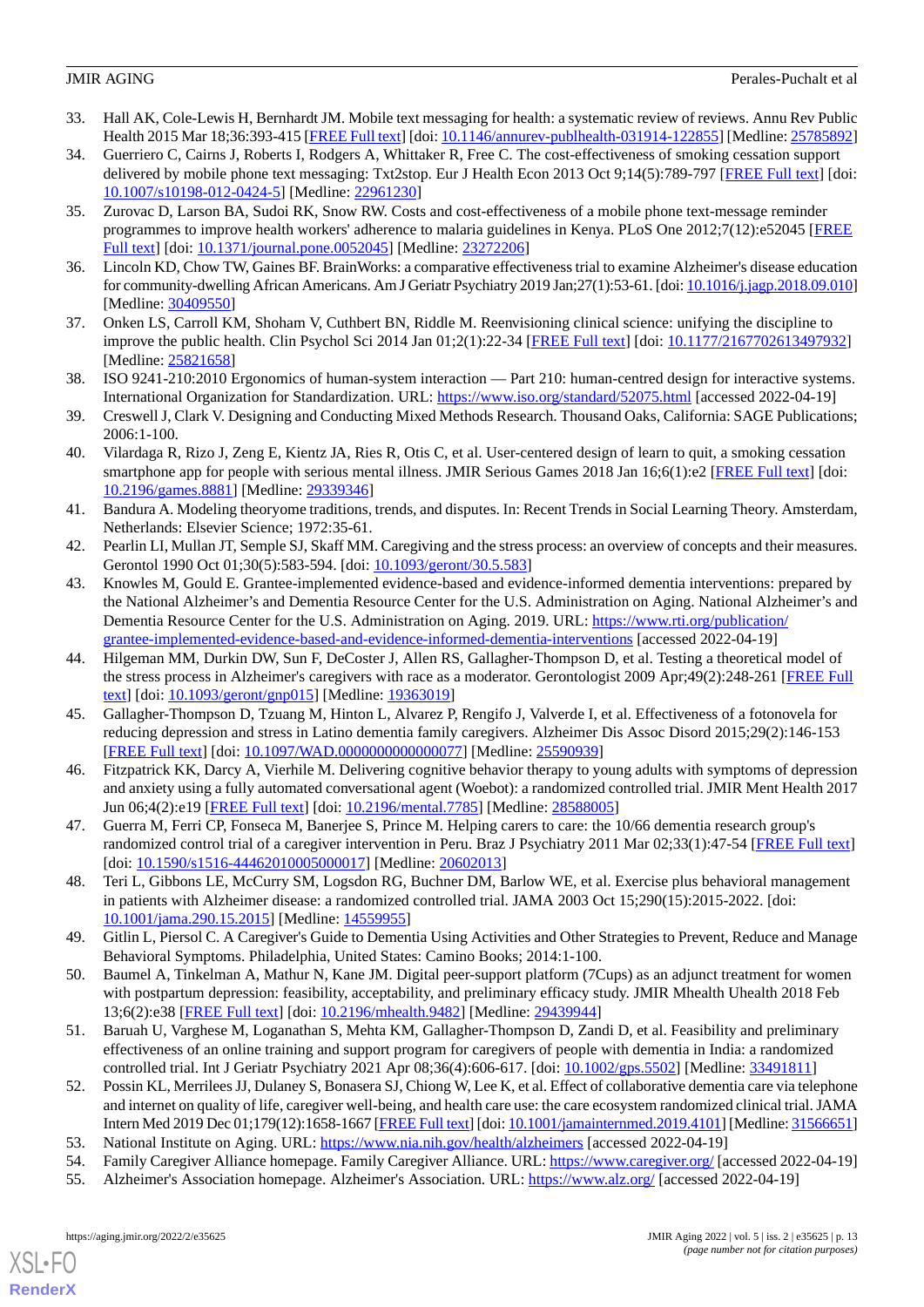- <span id="page-13-17"></span>56. Llanque SM, Enriquez M. Interventions for Hispanic caregivers of patients with dementia: a review of the literature. Am J Alzheimers Dis Other Demen 2012 Feb 30;27(1):23-32 [[FREE Full text](https://journals.sagepub.com/doi/10.1177/1533317512439794?url_ver=Z39.88-2003&rfr_id=ori:rid:crossref.org&rfr_dat=cr_pub%3dpubmed)] [doi: [10.1177/1533317512439794\]](http://dx.doi.org/10.1177/1533317512439794) [Medline: [22467412](http://www.ncbi.nlm.nih.gov/entrez/query.fcgi?cmd=Retrieve&db=PubMed&list_uids=22467412&dopt=Abstract)]
- <span id="page-13-18"></span>57. Gonyea JG, López LM, Velásquez EH. The effectiveness of a culturally sensitive cognitive behavioral group intervention for Latino Alzheimer's caregivers. Gerontologist 2016 Apr 22;56(2):292-302 [\[FREE Full text\]](http://europepmc.org/abstract/MED/24855313) [doi: [10.1093/geront/gnu045](http://dx.doi.org/10.1093/geront/gnu045)] [Medline: [24855313](http://www.ncbi.nlm.nih.gov/entrez/query.fcgi?cmd=Retrieve&db=PubMed&list_uids=24855313&dopt=Abstract)]
- <span id="page-13-1"></span><span id="page-13-0"></span>58. Parra-Vidales E, Soto-Pérez F, Perea-Bartolomé MV, Franco-Martín MA, Muñoz-Sánchez JL. Online interventions for caregivers of people with dementia: a systematic review. Actas Esp Psiquiatr 2017 May;45(3):116-126 [\[FREE Full text\]](https://www.actaspsiquiatria.es/repositorio//19/107/ENG/19-107-ENG-116-26-887591.pdf) [Medline: [28594057](http://www.ncbi.nlm.nih.gov/entrez/query.fcgi?cmd=Retrieve&db=PubMed&list_uids=28594057&dopt=Abstract)]
- <span id="page-13-2"></span>59. Cartujano-Barrera F, Arana-Chicas E, Ramírez-Mantilla M, Perales J, Cox LS, Ellerbeck EF, et al. "Every day I think about your messages": assessing text messaging engagement among Latino smokers in a mobile cessation program. Patient Prefer Adherence 2019 Jul; Volume 13:1213-1219. [doi:  $10.2147/ppa.s209547$ ]
- <span id="page-13-3"></span>60. Cupertino AP, Cartujano-Barrera F, Perales J, Formagini T, Rodríguez-Bolaños R, Ellerbeck EF, et al. Feasibility and acceptability of an e-health smoking cessation informed decision-making tool integrated in primary healthcare in Mexico. Telemed J E Health 2019 May;25(5):425-431 [[FREE Full text](http://europepmc.org/abstract/MED/30048208)] [doi: [10.1089/tmj.2017.0299\]](http://dx.doi.org/10.1089/tmj.2017.0299) [Medline: [30048208\]](http://www.ncbi.nlm.nih.gov/entrez/query.fcgi?cmd=Retrieve&db=PubMed&list_uids=30048208&dopt=Abstract)
- 61. Basch CE. Focus group interview: an underutilized research technique for improving theory and practice in health education. Health Educ Q 1987 Sep 04;14(4):411-448. [doi: [10.1177/109019818701400404\]](http://dx.doi.org/10.1177/109019818701400404) [Medline: [3319971](http://www.ncbi.nlm.nih.gov/entrez/query.fcgi?cmd=Retrieve&db=PubMed&list_uids=3319971&dopt=Abstract)]
- <span id="page-13-4"></span>62. Miles M, Huberman A. Qualitative Data Analysis: A Sourcebook of New Methods. Thousand Oaks, California: SAGE Publications; 1984:1-263.
- <span id="page-13-5"></span>63. Neergaard MA, Olesen F, Andersen RS, Sondergaard J. Qualitative description - the poor cousin of health research? BMC Med Res Methodol 2009 Jul 16;9:52 [\[FREE Full text\]](https://bmcmedresmethodol.biomedcentral.com/articles/10.1186/1471-2288-9-52) [doi: [10.1186/1471-2288-9-52](http://dx.doi.org/10.1186/1471-2288-9-52)] [Medline: [19607668\]](http://www.ncbi.nlm.nih.gov/entrez/query.fcgi?cmd=Retrieve&db=PubMed&list_uids=19607668&dopt=Abstract)
- <span id="page-13-7"></span><span id="page-13-6"></span>64. Glaser B, Strauss A. The Discovery of Grounded Theory Strategies for Qualitative Research. Piscataway, New Jersey: Aldine Transaction; 1967:1-160.
- <span id="page-13-8"></span>65. Cutlip S, Center CH. Effective Public Relations Pathways to Public Favor. Hoboken, New Jersey, United States: Prentice-Hall; 1952:166-168.
- <span id="page-13-9"></span>66. Sureka B, Garg P, Khera PS. Seven C's of effective communication. Am J Roentgenol 2018 May;210(5):W243. [doi: [10.2214/ajr.17.19269\]](http://dx.doi.org/10.2214/ajr.17.19269)
- <span id="page-13-10"></span>67. Aggarwal V, Gupta V. Handbook of Journalism and Mass Communication. New Delhi, India: Concept; 2001:21-22.
- <span id="page-13-11"></span>68. Buxton B, Buxton W. Sketching User Experiences: Getting the Design Right and the Right Design. Amsterdam, Netherlands: Elsevier Science; 2010:25-400.
- <span id="page-13-12"></span>69. Cooper A, Reimann R, Cronin D. About Face 3 The Essentials of Interaction Design. Hoboken, New Jersey: John Wiley & Sons; 2007:133-140.
- <span id="page-13-13"></span>70. Nielson J, Landauer TK. A mathematical model of the finding of usability problems. In: Proceedings of the INTERACT '93 and CHI '93 Conference on Human Factors in Computing Systems. 1993 Presented at: INTERCHI93: Conference on Human Factors in Computing; Apr 24 - 29, 1993; Amsterdam The Netherlands. [doi: [10.1145/169059.169166](http://dx.doi.org/10.1145/169059.169166)]
- <span id="page-13-14"></span>71. Galvin JE, Roe CM, Powlishta KK, Coats MA, Muich SJ, Grant E, et al. The AD8: a brief informant interview to detect dementia. Neurology 2005 Aug 23;65(4):559-564. [doi: [10.1212/01.wnl.0000172958.95282.2a](http://dx.doi.org/10.1212/01.wnl.0000172958.95282.2a)] [Medline: [16116116](http://www.ncbi.nlm.nih.gov/entrez/query.fcgi?cmd=Retrieve&db=PubMed&list_uids=16116116&dopt=Abstract)]
- <span id="page-13-15"></span>72. Carnero Pardo C, de la Vega Cotarelo R, López Alcalde S, Martos Aparicio C, Vílchez Carrillo R, Mora Gavilán E, et al. Assessing the diagnostic accuracy (DA) of the Spanish version of the informant-based AD8 questionnaire. Neurologia 2013 Mar;28(2):88-94 [[FREE Full text\]](http://www.elsevier.es/en/linksolver/ft/pii/S0213-4853(12)00082-5) [doi: [10.1016/j.nrl.2012.03.012](http://dx.doi.org/10.1016/j.nrl.2012.03.012)] [Medline: [22652137](http://www.ncbi.nlm.nih.gov/entrez/query.fcgi?cmd=Retrieve&db=PubMed&list_uids=22652137&dopt=Abstract)]
- <span id="page-13-19"></span><span id="page-13-16"></span>73. Sauro J. A Practical Guide to the System Usability Scale: Background, Benchmarks & Best Practices. California, US: Createspace Independent Publishing; 2011:11-51.
- <span id="page-13-20"></span>74. Rubin J, Chisnell D. Handbook of Usability Testing How to Plan, Design, and Conduct Effective Tests. Hoboken, New Jersey: John Wiley & Sons; 1994:299.
- <span id="page-13-21"></span>75. IBM SPSS Statistics for Windows, Version 22.0. Armonk, NY: IBM Corp; 2013:1-182.
- 76. Chodosh J, Colaiaco BA, Connor KI, Cope DW, Liu H, Ganz DA, et al. Dementia care management in an underserved community: the comparative effectiveness of two different approaches. J Aging Health 2015 Aug;27(5):864-893. [doi: [10.1177/0898264315569454\]](http://dx.doi.org/10.1177/0898264315569454) [Medline: [25656074\]](http://www.ncbi.nlm.nih.gov/entrez/query.fcgi?cmd=Retrieve&db=PubMed&list_uids=25656074&dopt=Abstract)
- <span id="page-13-23"></span><span id="page-13-22"></span>77. Butler M, Gaugler J, Talley K, Abdi HI, Desai PJ, Duval S, et al. Care Interventions for People Living With Dementia and Their Caregivers. Rockville, MD: Effective Health Care Program, Agency for Healthcare Research and Quality; 2021:77-81.
- 78. Gallagher-Thompson D, Solano N, Coon D, Areán P. Recruitment and retention of latino dementia family caregivers in intervention research: issues to face, lessons to learn. Gerontologist 2003 Feb 01;43(1):45-51. [doi: [10.1093/geront/43.1.45\]](http://dx.doi.org/10.1093/geront/43.1.45) [Medline: [12604745](http://www.ncbi.nlm.nih.gov/entrez/query.fcgi?cmd=Retrieve&db=PubMed&list_uids=12604745&dopt=Abstract)]
- 79. Apesoa-Varano E, Tang-Feldman Y, Reinhard S, Choula R, Young H. Multi-cultural caregiving and caregiver interventions: a look back and a call for future action. Generations 2015;39(4):39-48 [\[FREE Full text\]](https://www.proquest.com/docview/1764312946?fromopenview=true&pq-origsite=gscholar&parentSessionId=z0Uz9maV3vS68qCNNp88yUSuAjmTedpETpixp8M0Fdo%3D)
- 80. Meeting the Challenge of Caring for Persons Living with Dementia and Their Care Partners and Caregivers: A Way Forward. Washington, DC: The National Academies Press; 2021:163-166.